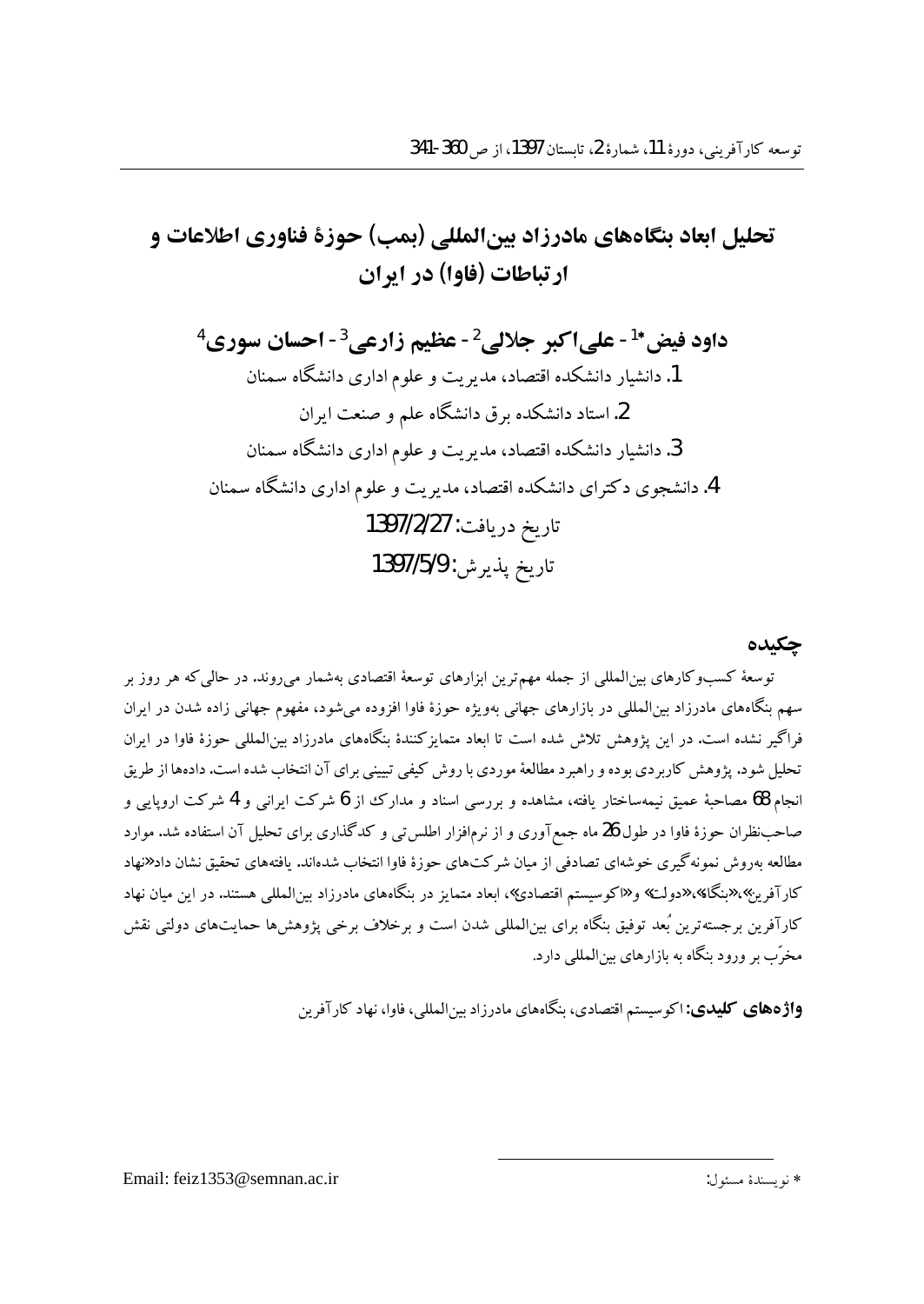#### مقدمه

در میان تقسـیم بندیهایی که در صـادرات حوزهٔ فناوری مطرح اسـت (فناوری وابسـته به منابع، فناوری ساده، فناوری متو سط و فناوری برتر)، صنایع با فناوری برتر نسبت به دیگر انواع فناوری جایگاه ویژهای دارند چرا که از یک ســـو ارزش افزودهٔ بالاتری ایجاد میکنند و از سوی دیگر با ورود به سایر حوزههای اقتصادی افزایش بهرهوری و شکوفایی اقتصادی را به همراه دارند (شاهآبادی و ثمری، 1395). صادرات حوزهٔ فناوری اطلاعات و ارتباطات (فاوا) نه .<br>تنها به دلایل پیانشـده، بلکه به سبب آن که در سـال۱های اخیر با نظر بههای سـنتی برای ورود به بازارهای بین|لمللی مانند مدل چند مرحلهای آپســالا همخوانی نداشــته، مورد توجه قرار گرفته اسـت.اين نظريهها در بازار خدمات و محصـولات فاوا واجد همهٔ شـرايط براي تشـريح روند صادرات نیستند چرا که در دو دههٔ اخیر تعداد فراوانی از بنگاههای اقتصادی ظهور کردهاند که در همان بدو تأسـیس به بازارهای بین|لمللی ورود داشـتهاند، که مدلهای مرحلهای را به چالش كشــيده و محققان بســياري را به خود جذب كردهاند ( Cannone & Ughetto, 2014; Jones, Coviello, & Tang, 2011; Keupp & Gassmann, 2009; Kiss, Danis, & Cavusgil, 2012). اين نگاههای اغلب کوچک و مبتنی بر فناوری، از همان آغاز تمایل شـــدیدی به ورود به بازارهای بینالمللی از طریق صــادرات و یا شــیوههای دیگر را دارند. رایج ترین واژه برای توصــیف این شـــركت@ا «مادرزاد بين المللي أ» (Oviatt & McDougall-Covin, 1995) يا «مادرزاد جهاني <sup>2</sup>» (Knight & Cavusgil, 1996; Madsen & Servais, 1997; Rhyne & Teagarden, 1995) است. حوزهٔ فاوا بهدلایلی از قبیل تبادل محصول بر بستر شبکه بهجای حمل ونقل، عبور از مرزها بدون نیاز به گمرک وو دا شتن ا ستانداردها و پلتفرمهای مشابه در سرا سر جهان بهعنوان برجستهترین حوزهٔ تولد شیر کتهای مادرزاد سرالمللی شیناخته شیده است (Cannone & Ughetto, 2014). رشــد بنگاههای مادرزاد بین(لمللی فاوا به حدی رســیده اســت که بر اســاس آخرین فهرســت فایننشسال تایمز در سسال 2018 از ده شب کت برتر جهان به لحاظ ارزش بازار، 6 شب کت از

1 Born International (BI) 2 Born Global (BG)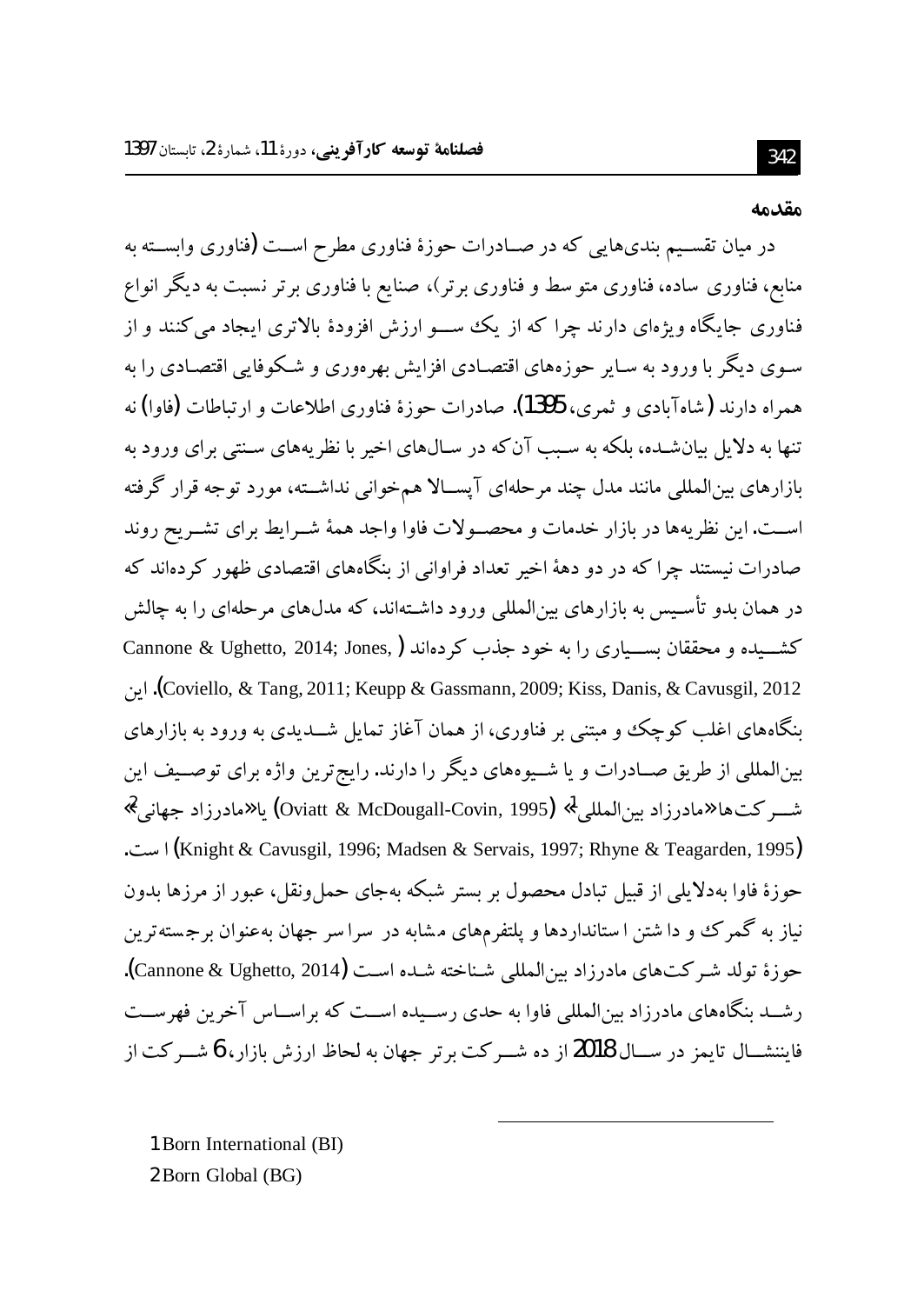بمبهای حوزهٔ فاوا بوده و ارزشــی معادل 3905 میلیارد دلار دارند. این در حالی اســت که در ایران با وجود بیش از 706 شرکت دانش بنیان حوزهٔ فاوا برا ساس آمار معاونت علمی و فناوری ریاست جمهوری، تنها 0/6 درصد از این شر کتها جزو بنگاههای مادرزاد بین المللی هستند. بنابراین هدف این مقاله، تحلیل ابعاد بنگاههای مادرزاد بین|لمللی حوزهٔ فاوا در کشور است.

# مروري بر مباني نظري و پيشينهٔ تحقيق

رویکرد مدلهای بین|لمللی سازی بنگاهها را می توان به دو گروه سنتی و متأخر تقسیم بندی کرد. دلیل این تقســیم بندی تأکید مدلهای ســنتی بر مرحلهای بودن بین|لمللی ســازی بنگاه م با شد زیرا مدلهایی که از دههٔ 90 میلادی به بعد ارائه شدند به پدیدهٔ جدیدی بهنام مادرزاد جهاني مي پر دازند كه با مدلهاي سنتي سازگار نيستند (Chetty & Campbell-Hunt, 2004).

### بنگاه مادرزاد بينالمللي

از آنجا که یکی از رسـالتهای پژوهش واژهگزینی برای مفاهیم علمی اسـت و با توجه به قواعد اعلامی فرهنگستان زبان و ادب فارسی - که یکی از روش های پذیرفتهشدهٔ واژهگزینی را «اختصــارســازي آ» مي داند- در اين پژوهش واژهٔ «بمب» كه ســرواژه «بنگاه مادرزاد بين المللي» می باشد پیشنهاد شده و به کار گرفته شده است.

مدســــن (Madsen & Servais, 1997) و مك دوگال (Madsen & Servais, 1997) M Oviatt & McDougall-Covin 1995) از نخســـتين كســـاني هســـتند كه عبارت «مادرزاد بين|لمللي» را به ادبيات مديريت وارد کرد ند، هرچند برخی محققان عناوین دیگری مانند «مخاطره پذیران جد ید بینالمللی<sup>2</sup>» Kuivalainen, Sundqvist, ) «كار آفرينان بين المللي 8» (Shrader, Oviatt, & McDougall, 1997) Rialp-Criado, Galván-Sánchez, & Suárez-) «أَمْ الْعَرْبَاطِيلِ زودهنگام» Rialp-Criado, Galván-Sánchez, & Suárez-) Ortega, 2010) را هم به كار بر دهاند.

1. بند 4-3-3 اصول و ضوابط واژه گزینی مصوب فرهنگستان زبان و ادب فارسی، خرداد 1388

2 New International Venture (NIV)

3 International Entrepreneurship (IE)

4 Early International (EI)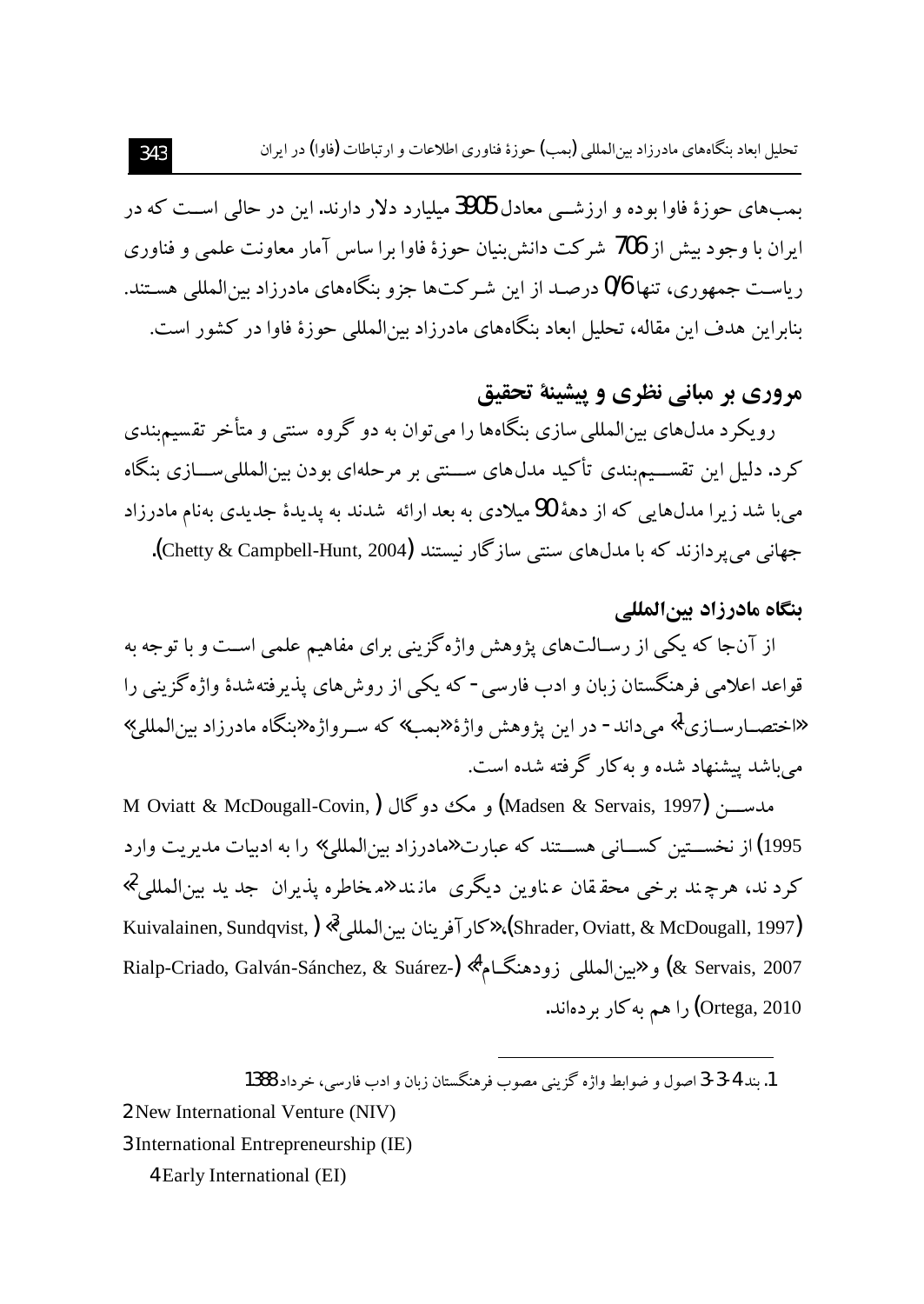آن چه از مرور پژوهش در حوزهٔ بمب بهدست می آید آن است که بهدست آوردن شرایط زیر برای یک بنگاه می تواند آن را مشــمول تعریف «مادرزاد بین|لمللی» کند: نخســت آن که ینگاه از ابتدایی ترین مراحل ایجاد بهدنبال ورود به بازارهای بینالمللی باشد، دوم آن که این میل در عمل موجب بهدست آوردن سهم درآمد قابل توجه از صادرات در بنگاه شده با شد، سوم آن که فعالیت بنگاه (اعم از تولید یا فروش) به بیش از دو کشور گسترده شده با شد ( Cerrato, Crosato, & Depperu, 2016; Choquette et al., 2017; Felício, Duarte, & Rodrigues, 2016; Gerschewski, Rose, & Lindsay, 2015; Jiang et al., 2016; Kuivalainen et al., 2007; Navarro-García, 2016). بر همین اســاس در این مقاله نیز شــر کتIهایی که در کمتر از 3 ســال موفق شدهاند سهم صادراتی بیش از 25 در صد داشته با شند، بهعنوان بمب در نظر گرفته شده اند.

هدلهاي سنتي بينالمللي سازي معروف ترین مدل ســنتی بینالمللیســازی را یوهانســون و والن ارائه دادند که با نام مدل آيســـالا شــــناخته مى شـــود و مبتنى بر تعريف مرحله به مرحله براي ورود به بازار بين|لمللي (Johanson & Vahlne, 1977) اســـت. در این نظریه شـــر کت۱ا به فروش در بازارهای محلی، ســیس منطقهای و ملی پرداخته و بازار خود را توســعه می،دهند. آنگاه با کســب تجربه، به کشـورهای منطقهای با فرهنگ\$های مشـابه صـادرات را به شـکلی سـنتی و غیرمسـتمر انجام می دهند. ســیس کشــورهای دورتر با فرهنگ&ای متفاوت را بهعنوان بازار صــادراتی مدنظر قرار می دهند. این مدل بهطور گسترده توسط ارائه کنندگان نظریهٔ مادرزاد جهانی ها به چالش کشیده .(Chetty & Campbell-Hunt, 2004; Johanson & Vahlne, 2009) |

## هدل هاي متأخر بينالمللي سازي

از پیشـگامان نظریهپردازی بمب بدون تردید مک دوگال و اویات هســتند که به ىاور آنها مدل آپسالا بسیار صلب، سادهانگارانه،پے توجه به عوامل اساسے بوده و پیساری از شرکتها، مراحل پلکانی مدل آپسـالا را در راه بازار بین|لمللی میانبر می;نند. بهعبارت دیگر نســل جدید نظر بههای میزالمللی ســـازی به بنگاههایی اشـــاره می کنند که بدون آن که در بازارهای داخلی سهمی گرفته باشـند، از همان بدو تأسـبس به بازارهای بین(لمللے و جهانب وارد شـبده و عمده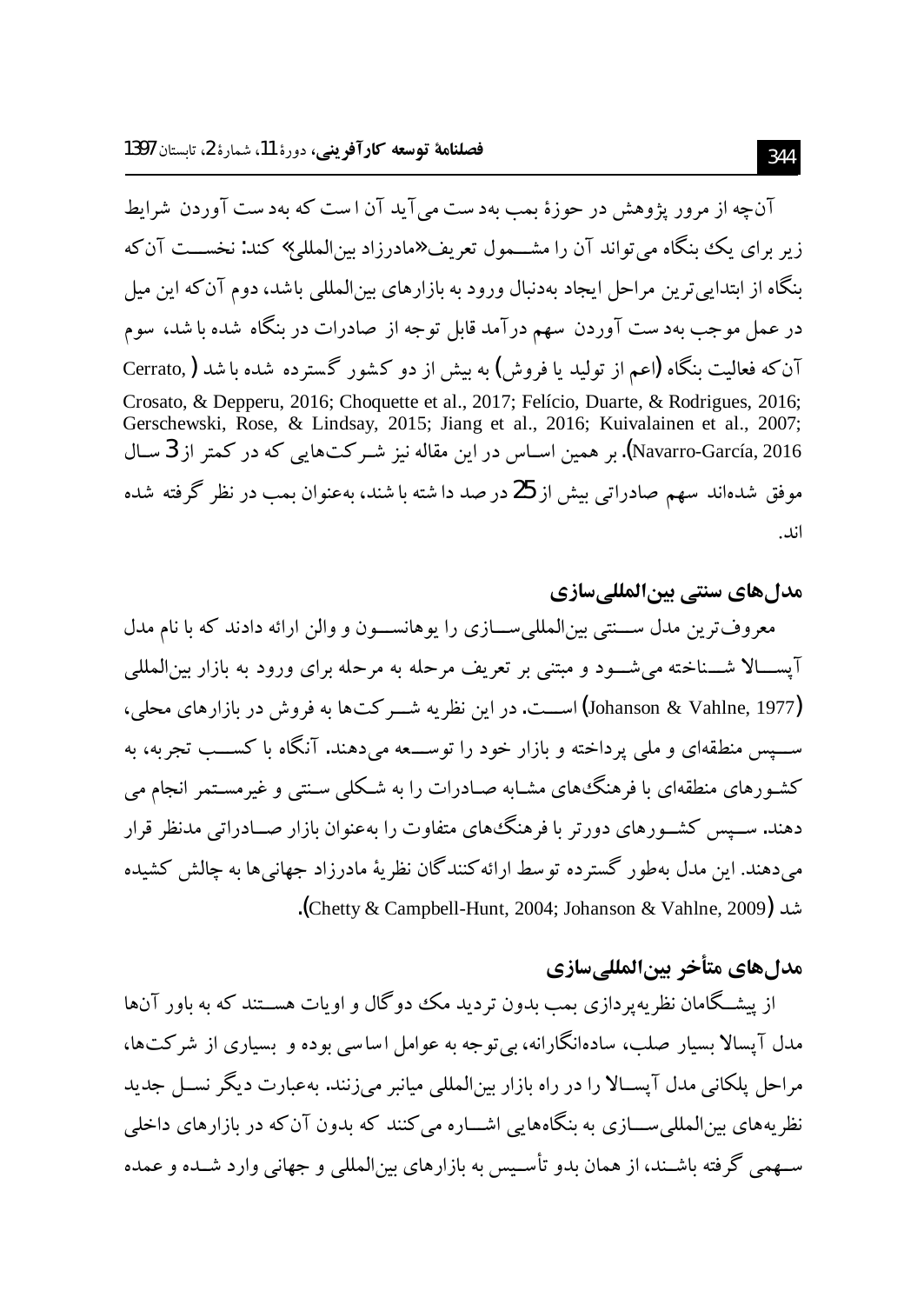تحلیل ابعاد بنگاههای مادرزاد بین المللی (یمب) حوزهٔ فناوری اطلاعات و ارتباطات (فاوا) در ایران

در آمد ایشان معطوف به آن می شد (Oviatt & McDougall-Covin, 1995). کانن و اتو مدل جامع بینالمللی شدن بنگاههای فاوا را که مشتمل بر 5 وجه ا ست، طراحی کردند. فناوری: فناوری بالا و رایج، کشــور میزبان: ویژگی های بازار (اندازه، شــدت رقابت و توان مالي) و ويژگي هاي صــنعتي و نوآوري (يوپايي صــنعت، دســترســي به فناوري و ســطح نو آوري ملي)، کارآفرين: ويژگي شخصي (سن، تحصيلات، آشنايي با زيان خارجي) و دانش تجربي و گرايش به بينالمللي شــدن، شــبكهٔ ارتباطي: شــخصــي و حرفهاي، ويژگي هاي بنگاه: مدل کسبوکار، انعطاف پذیری و شاپستگی گروهی، وجوه مختلف این مدل ا ست. از آنجا که از یک سو روش پژوهش آنها برا ساس فر ضیهها بر گرفته از پژوهش های پیشین (پژوهشی تاییدی) و از ســوی دیگر معطوف به کشــورهای توســعهیافته بود، برخی عوامل در آن مغفول مانده است (Cannone & Ughetto, 2014).

البته برخی مدلهای ترکیبی هم در پژوهشها ارائه شد که در آن مدل بمبها را با مدلهای مرحلهای ترکیب کردهاند. از جمله یو نگ انگ و ازدمیر مدلی برای بمب های حوزهٔ تحقیق و تو سعه طراحی کردند که در آن ضمن حضور پنگاه در بازار بین(لمللی از بدو تشکیل مراحلی باعنوان مرحلهٔ آغازین، آزمون اعتبار مهندســـی، آزمون اعتبار طراحی، آزمون اعتبار تولید در نظر گرفته شــده اســت که بنگاه پس از کســب موفقیت در تولید هر خدمت/محصــول به تولید خدمت/محصول مرحلهٔ بعد مي يردازد (Eng & Ozdemir, 2014). فراتر از مدلهاي تركيبي تان و متبو ً مدل آیســـالا را برای برخی بـمب ها معتبر دانســـته و بر این باورند که نقاطی اهرمی در فرآیندهای کسبوکار وجود دارد که در صورت تقویت می توانند مراحل گذار مدل آیسالا را چنان تســــریع کنند که در کوتاهترین زمان ممکن بنگاه به بازار بینالمللی راه یابد و در واقع مبانیری در کار نیست (Tan & Mathews, 2015).

### ابعاد داخلي بمبها

كارآفرين: نقش كارآفرين و تعهد او براي بينالمللي شـــدن ســـازمان اثرى تعيين كننده بر سرنوشت بنگاه در بازارهای بینالمللی دارد. زمان، منابع مالی، منابع انسانی و سهمی که مدیران و کارآفرینان از راهبرد شرکت به بینالمللی شدن اختصاص دادهاند از شاخصهایی است که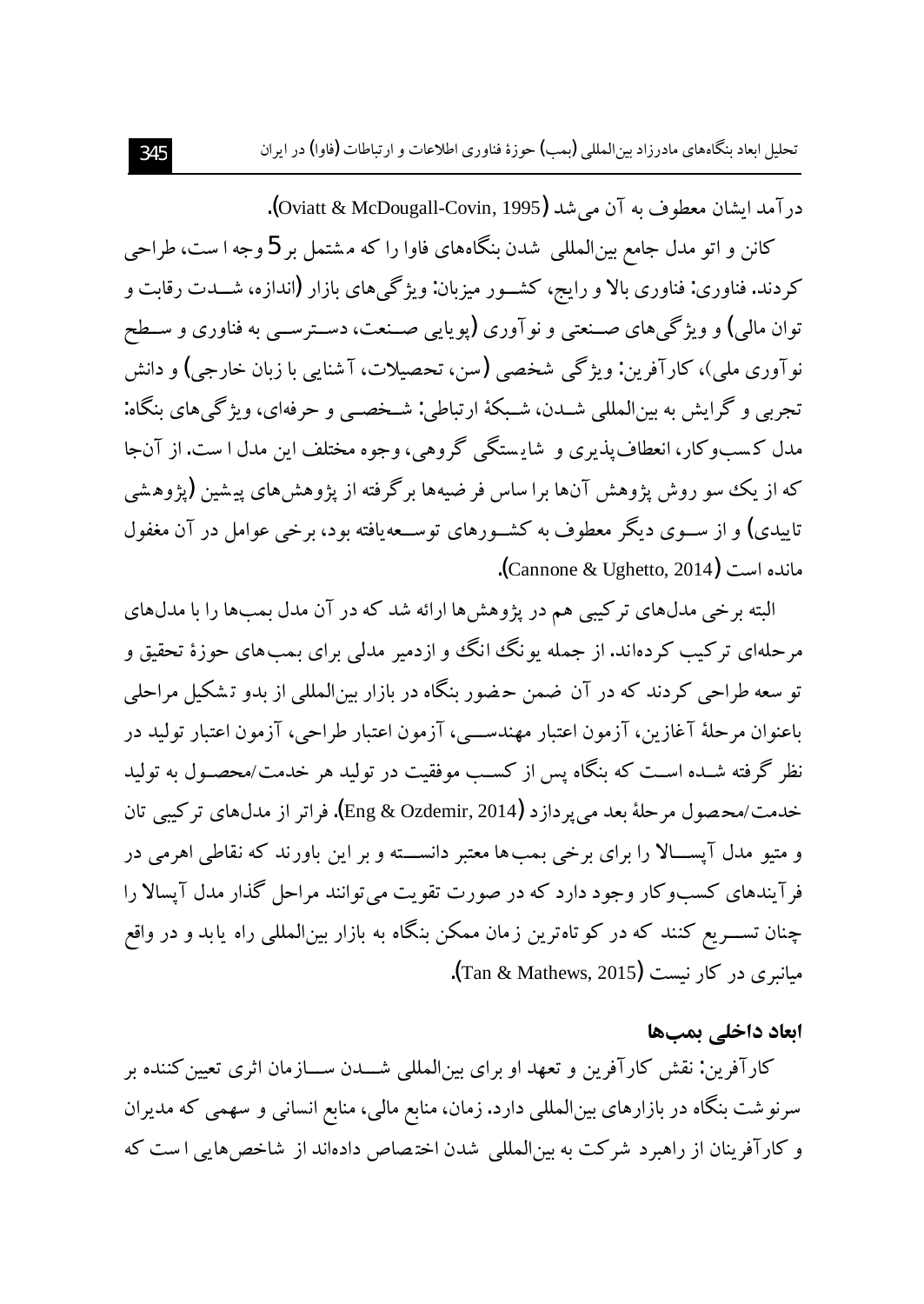.<br>تعهد كارآفرين به بين المللي شـــدن را نشـــان مي دهد ( Brock, Johnson, & Zhou, 2011; Cannone & Ughetto, 2014; Choquette et al., 2017; Dimitratos et al., 2016; Felício et al., 2016; Gerschewski et al., 2015; Jiang et al., 2016; Kuivalainen et al., 2007; Spence, Manning, & Crick, 2008) . ظرفيت بالقوۂ بنگاه براي بين المللي سـازي: خطريذيري بنگاه براي تحمل شرايط، دانش مديران و كاركنان در زمينهٔ تخصصي و نيز در تجارت بين|لمللي، تجربهٔ پیشــین حضــور در بازارهای بین|لمللی، میزان انعطافپذیری ســاختار ســازمان و منابع مالی در دسترس بنگاه، فراگیرترین عوامل مورد اشــاره در یژوهش های پیشــین هســتند (,.Brock et al .<br>(2011; Cannone & Ughetto, 2014; Felício et al., 2016; Navarro-García, 2016; Wu, 2016. راهبرد: شـــیوهٔ تخصـــیص منابع ســـازمان به فعالیت۱مای بین|لمللی، راهبرد مالی بنگاه و مدیریت جريان نقدي، راهبرد و برنامههاي بازاريابي بهعنوان مهم ترين عوامل راهبردي مورد اشــاره قرار Brock et al., 2011; Cerrato et al., 2016; Dikova et al., 2016; Dimitratos et al., ) كَرْ فتهاند ( 2016; Felício et al., 2016; Gerschewski et al., 2015; Haverila, 2013; Jiang et al., 2016; Navarro-García, 2016; Torres-Ortega, 2016; Rialp-Criado, Rialp-Criado, & Stoian, 2015 Wu, 2011;) شبكهٔ ارتباطي: اين شبكهها (اعم از شـخصـي و حرفهاي) مي توانند بر معضـلاتي مانند فاصله، کمبود اطلاعات از بازارهای مقصد و ضعف برنامهٔ بازاریابی غلبه کنند ( Cannone & Ughetto, 2014; Cerrato et al., 2016; Thite et al., 2016; Wilkinson & Brouthers, 2006; Wu & Callahan, 2005; Wu et al., 2016) زمان بينالمللي سـازي: در برخي پژوهشها بهعنوان عاملی کلیدی در توفیق یا شکست پنگاه برای ورود به بازار بین(لمللی بیان شده، به گونهای که در یژوهش های متأخر ا شاره شده که هرچه تعلل در ورود به بازار بینالمللی بیشتر با شد، بخت بنگاه برای توفیق کم تر می با شد. این در ست در مقابل مدل آیسالا ست که بین المللی سازی را فر آیندی تکاملی فرض کرده است ( Cerrato et al., 2016; Choquette et al., 2017; Dimitratos let al., 2016; Dimitratos et al., 2016; Wu, 2016.

ابعاد پیرونے میصوا

موقعیت بینالمللی: قراردادها و معاهدههای تجاری و اقتصـادی جهانی و منطقهای، موقعیت سیاسے و برند ملی، روابط سیاسے یا اقتصادهای بزرگئ، معاهدهها و توافق نامههای تستهیل رواديد از جمله ويژگي هاي اثر گذار كشــور ميزبان بر توفيق بمبـها اســـت (,.Amorós et al 2016; Brock et al., 2011; Cannone & Ughetto, 2014; Kuivalainen et al., 2007; Lu &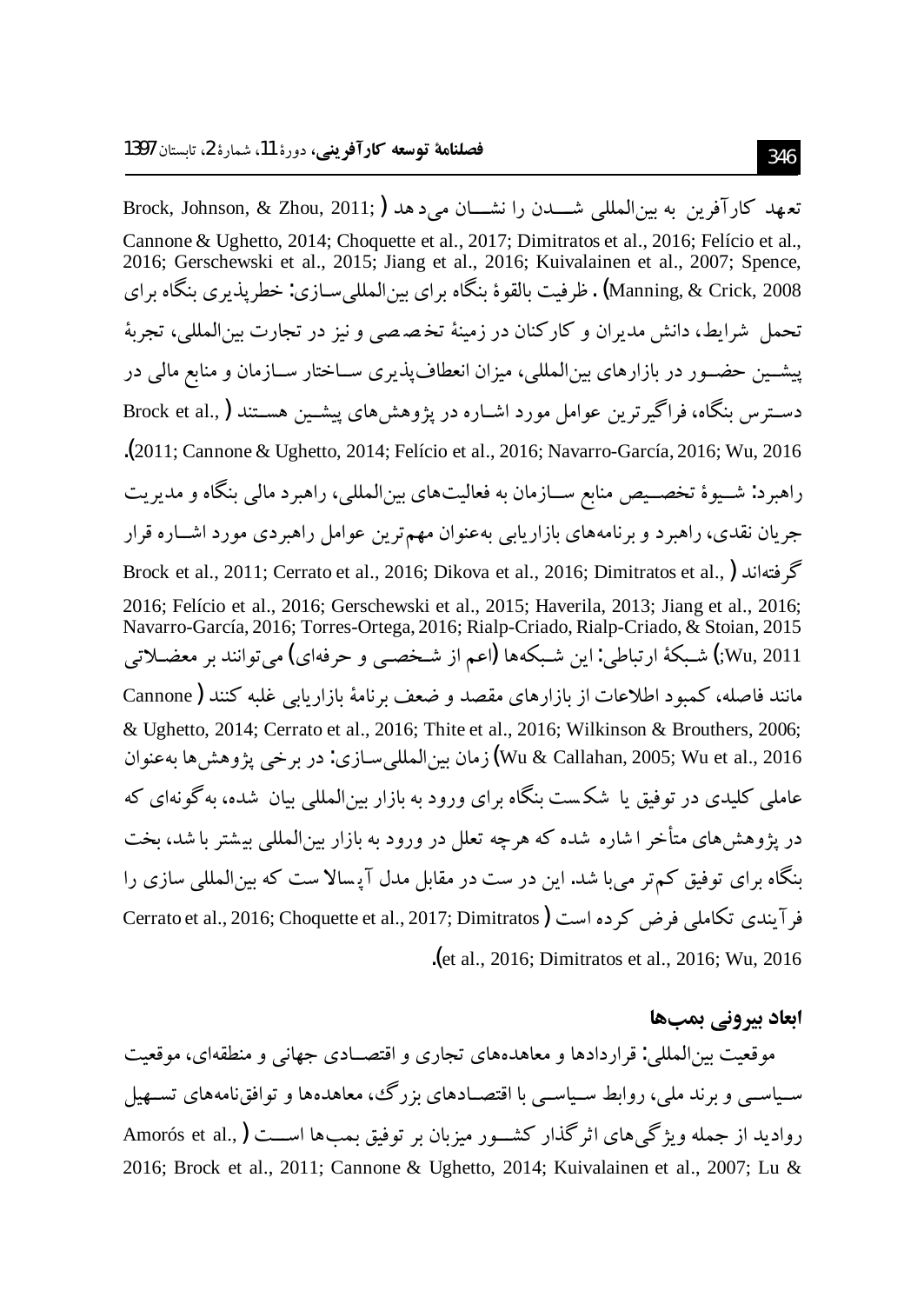Beamish, 2001; Navarro-García, 2016; Tan & Mathews, 2015; Wu & Callahan, 2005; Wu et al., 2016; Zhang et al., 2016). مشـــوق(هـاي دولتي: در حـالبي كــه چنــدين يژوهش حمایتهای دولتی از بنگاهها را در توفیق بمبها مثبت ارزیابی کردهاند، مدیران بنگاهها را به استفاده از این تسهیلات ترغیب و سیاستگذاران را به توسـعه و ترویج آن تشـویق می کنند Felício et al., 2016; Navarro-García, 2016; Tan & Mathews, 2015; Wilkinson &) Brouthers, 2006)، در نقطهٔ مقابل برخی از جمله آمورس نشـــان دادند که برخلاف نظریههای حمایت گرایانه، ایجاد انحصار داخلی نه تنها به تولید محصولات رقابت پذیر در عرصهٔ پین المللی منجر نمی شـود، که تمایل بنگاه برای افزایش سـهم بازار بین(لمللی برای بهبود سـبد درآمد را كاهش خواهد داد (Amorós et al., 2016). بازار داخلي: اندازهٔ بازار، شــدت رقابت، نرخ ورود .<br>تازه واردان، نبرد قیمتی و رقابت صادراتی از مهمترین ویژگیهای بازار داخلی بوده و بر توفیق Cannone & Ughetto, 2014; Ciravegna, Majano, & Zhan, 2014; ) سباها اثر كذار اسبت ( 15).Jiang et al., 2016; Navarro-García, 2016; Torres-Ortega et al., 2015). اندازهٔ بز رگ مازار در کشورهای با اقتصاد بزرگ مانند آمریکا و چین به بمبها امکان ا ستفاده از تولید به مقیاس را مه دهد و در کشــورهای کوچک مانند جوزهٔ اســکاندیناوی و نیوزلند کوچک بودن بازار محر کے اساسی برای بین المللی شدن است. Cannone & Ughetto, 2014; Ojala, 2009; Tan) 2005 .k Mathews, 2015; Wu, 2016; Wu & Callahan). فا صلة مازار : فا صلة مبان كشور مبدأ و کشور میزبان بازار صـادراتی بوده و خود متأثر از دو گروه از عوامل مرتبط با کشـور (سـطح تو سعهٔ اقتصادی و صنعتی، زیر ساختهای مخابراتی، زیر ساختهای بازاریابی، سطح تو سعهٔ فناوری، سـطح رقابت بازار و قوانین) و مردم (درآمد سـرانه، توان خرید مصـرف کننده، سـبک زندگی، ترجیحات مصبرف کننده، ماورها و عقابد) است. هر چه شیاهت کشور میدأ و مقصد بیشتر با شد، امکان صادرات افزایش می یابد (Brock et al., 2011; Kuivalainen et al., 2007; Navarro-García, 2016; Zhang et al., 2016). از يژوهش هاي چالش برانگيز ، تحقيق چوكه و همکارانش بود که نشان داد تعداد نسبی، سرعت ر شد و میزان جهانی زاده شدن در بخش های مختلف صـــنعت با هم تفاوت معناداري ندارند. آنها حتى وابســـته و يا محدود به فناوريهاي خاص نیستند و تفاوت چندانی در ویژگی و یا تنوع محصولات آنها با محصولات شرکتهایی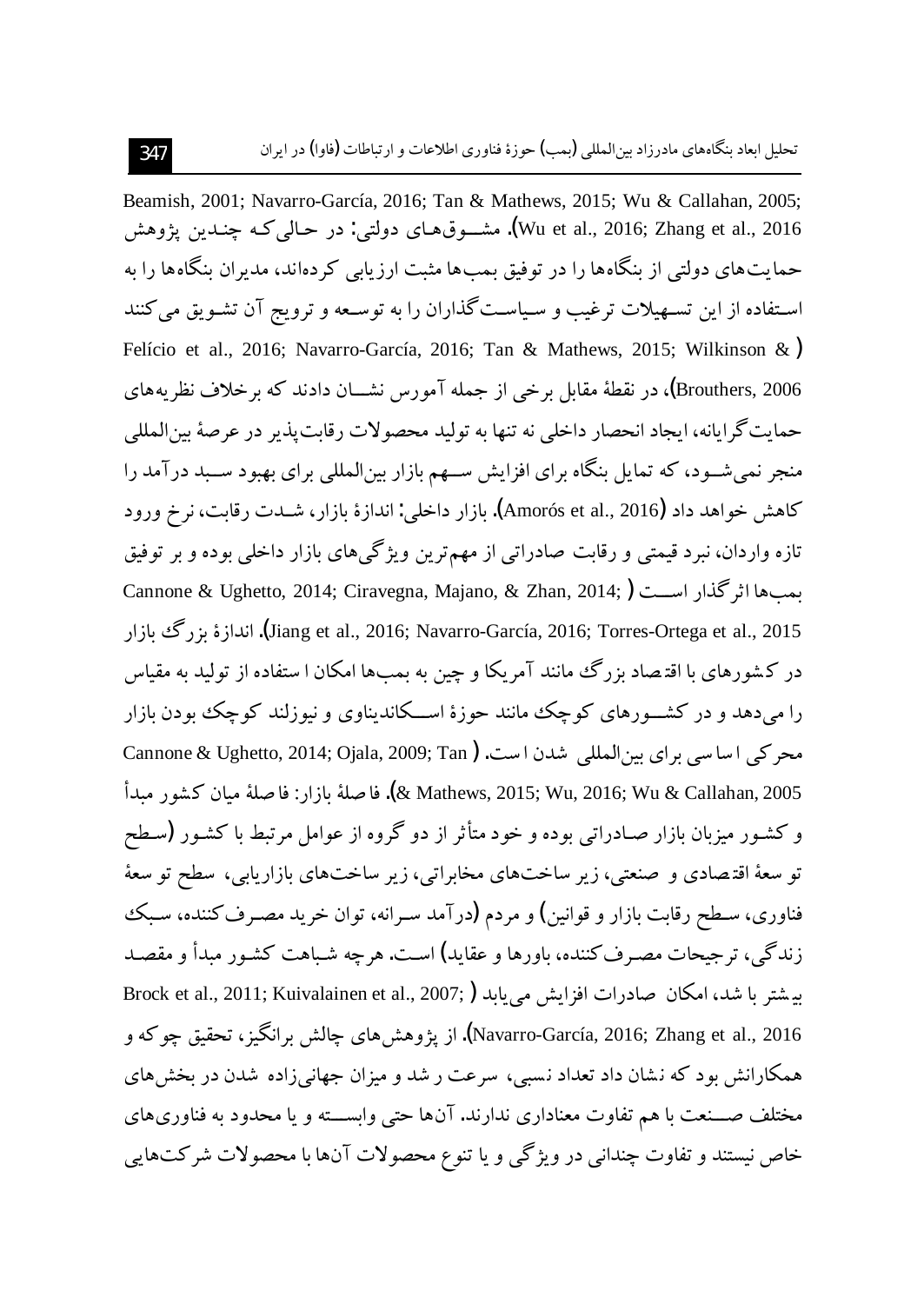که بهتدریج به بازار بین|لمللی وارد شدند، وجود ندارد. آنها دریافتند که آنچه بیش از همه بر جهانی زاده شدن یک بنگاه دانمارکی اثرگذار بوده است، نوع نگرش بنیان گذاران آن بنگاه به بازارهای جهانی می باشد (Choquette et al., 2017**).** این نتایج پیشتر در یژوهش های هاوریلا در فنلاند دیده شده بود و او نیز تفاوت معناداری بین بمبها و سایر بنگاهها در شاخص های مطرح شـده در يژوهش هاي پيشـين نيافت (Haverila, 2013). محققان در يژوهشـي با مشـاركت 310 بنگاه در اسـتراليا و نيوزلند دريافتند تنها تفاوت ميان بمب۱ها و سـاير بنگاهها در كيفيت و رقابت گرایی است (Gerschewski et al., 2015). از سـوی دیگر برخی پژوهشـگران داخلی عواملی مانند ایجاد و انتشــار اطلاعات و پیشــتازی در نو آوری را نیز بهعنوان عوامل کلیدی برای توفیق بنگاههای فناور ایرانی در بازارهای بین المللی عنوان کردهاند (آقاموســـی طهرانی و همکاران، 1395). مرادی و همکاران دریافتند در حالی که عواملی مانند ًسهولت تأمین مالی، د ستر سی به فناوری و ارتباط با دانشـــگاه تأثیر مثبت بر توفیق بمب۱ دارند، عواملی حاکمیتی مانند قوانین کســـــــــوکار، حقوق مالکيت و قوانين آزادي کســـــــــــوو تأثيري مخرب در خلق بنگاههاي مادرزاد بین المللی دارند (مرادی و همکاران، 1396).

### چارچوب پژوهش

با الهام از مدلهای ارائه شده تو سط چوکه و همکاران، چارچوب تحقیق مطابق شکل (1) در نظر گرفته شــد که شــرکت۱وا را به 3گروه محدود به مرز ملبی، سرالمللبی متأخر و مادرزاد بینالمللی تقسیم و ابعاد متمایز کنندهٔ رفتار شرکتها را بررسی می کند.

| ابعاد تحليلي        | رفتار صادراتي                                             |
|---------------------|-----------------------------------------------------------|
| سرعت بين المللي شدن | در طول 3 سال<br>بعد از 3 سال                              |
| نرخ بين المللي شدن  | كمتر از 25% درآمد  <br>  بیش از 25% در آمد<br>بدون صادرات |
| نوع بنگاه           | متاخ<br>محدود به مرزملی<br>بمب                            |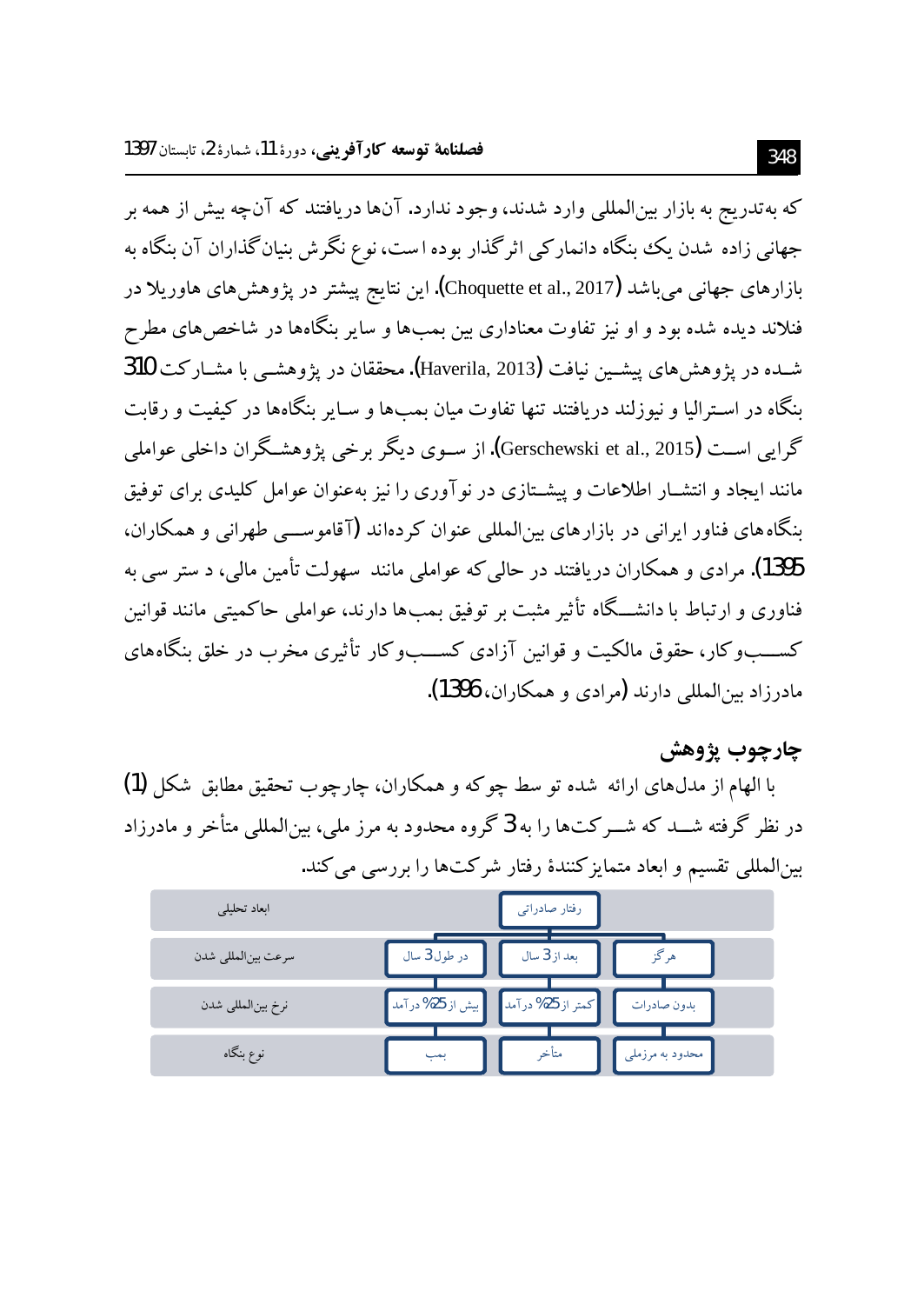تحلیل ایعاد پنگاههای مادرزاد بین المللی (یمپ) جوزهٔ فناوری اطلاعات و ارتباطات (فاوا) در ایران

شکل 1. چارچوب پژوهش

روش شناسے

راهبرد تحقیق مطالعهٔ موردی، رویکرد آن کیفی و از نظر هدف، کاربردی اســـت. شـــیوهٔ تحلیل «تبیین ســازی<sup>1</sup>» برای مطالعهٔ موردی در نظر گرفته شــده و در آن محقق با صــدور پارهای احکام دربارهٔ علل وقوع پدیدهٔ مورد برر سی، تبیینی را دربارهٔ «مورد»، ارائه می کند؛ البته بهدلیل بررســـی همزمان چند گروه متفاوت برای موردکاوی، کنار هم قرار گرفتن دادههای بهدســـت آمده از موردهای مثبت و منفی (ســخدری و همکاران، 1396) این امکان را فراهم آورد که از برخي مزاياي روش تحليلي «تلفيق چند موردي<sup>2</sup>» نيز اســـتفاده شـــود (2009).ri با توجه به یر ســـش اصــــلی پژوهش: «بمبهای ایرانی حوزهٔ فاوا چه ابعاد متمایزی دارند؟»، نوع طراحی مطالعهٔ موردی جامع<sup>3</sup> چند موردی<sup>1</sup>ا ست. جامعهٔ آماری یژوهش شرکتهای با عمر کمتر از 5 سال در حوزهٔ فاوا بودند که یا در لیست شرکتهای دانش بنیان یا در یارک های علم و فناوری بو دهاند. برای نمونه گیری پرسشـنامهٔ اولیه بههمراه پروتکل همکاری پژوهش، بهطور تصـادفی براي 130 شركت ار سال و يس از د ستهبندي يا سخرها، در سه گروه مادرزاد بين المللي، بالقوهٔ بینالمللی و محدود به مرزهای ملی، از هر گروه بهصورت تصادفی 2 شرکت انتخاب شد که به دلیل رعایت شرایط محرمانگے شرکتهای مورد مطالعه با کد معرفی شدهاند.

| نوع       | حوزه فعاليت       | 'درآمد (میلیون تومان) | عمر | نسبت صادراتی |     |
|-----------|-------------------|-----------------------|-----|--------------|-----|
| متأخر     | نرمافزار سازمانبي | 5361                  |     |              | الف |
| متاخر     | زير ساخت          | 9188                  |     |              |     |
| مادر ز اد | نرمافزار موبايلبي | 13545                 |     | 100          |     |
| مادر ز اد | نرمافزار سازمانبي | 22530                 |     |              |     |
| محدود     | تجارت الكترونيك   | 7402                  |     |              |     |
| محدود     | اينترنت اشياء     | 241                   |     |              |     |

جدول 1. معرفی نمونههای پررسی شده

1 Explanatory

2 cross-case synthesis

3 Holistic

4 Multiple case design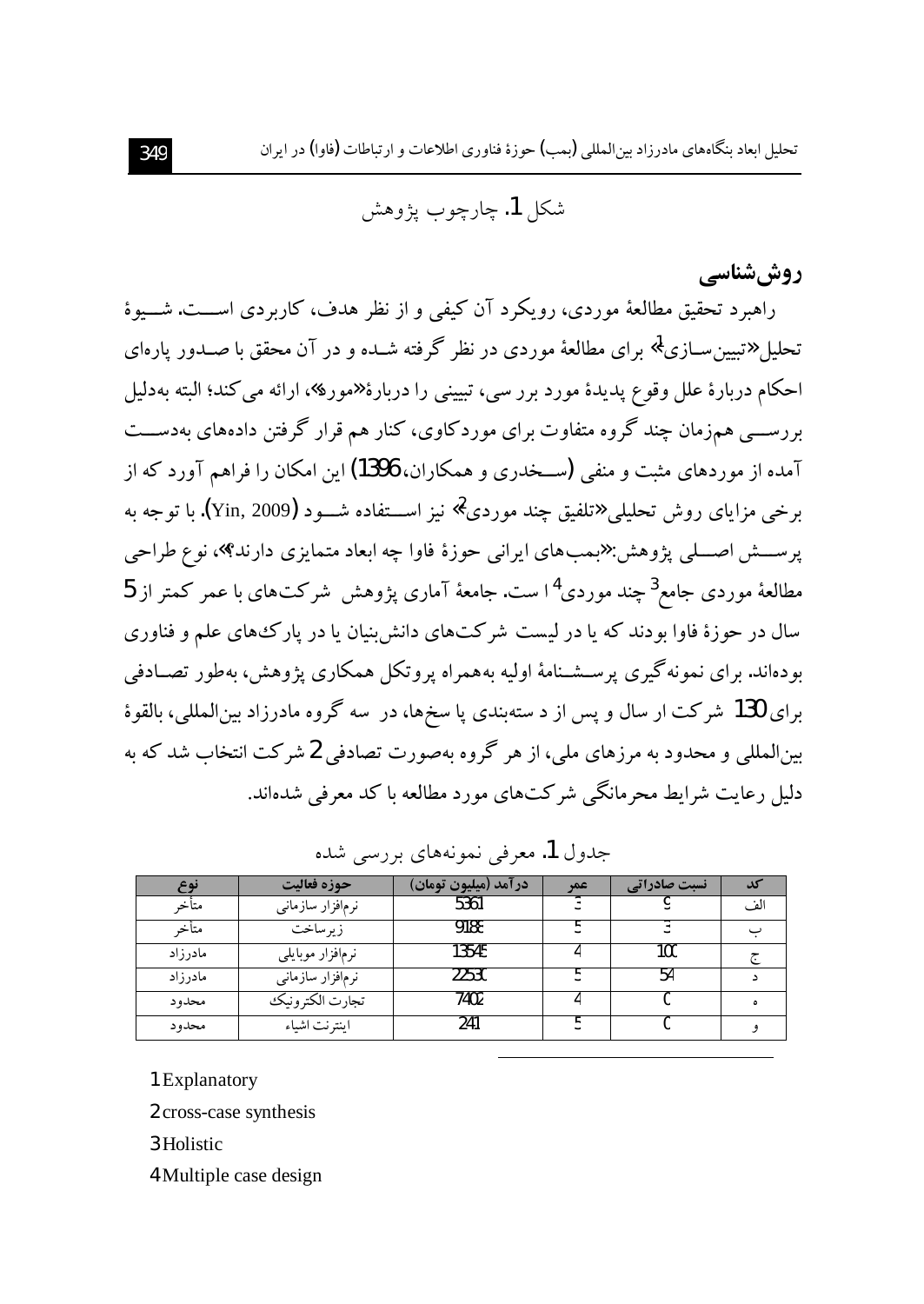| شەر     | حوزه فعاليت          | نم ڪ  | $-2$ |
|---------|----------------------|-------|------|
| روسيه   | نرمافزارهای سازمانی  | بمب   | آلفا |
| ايتاليا | نرمافزارهای سازمانبی | متاخہ |      |
| يو نان  | نرمافزارهای سازمانی  | بمب   |      |
| فر انسه | خدمات مالي الكترونيك | بمب   |      |

جدول 2. شرکتهای همکار در پژوهش در اروپا

ابزار گردآوری دادههای پژوهش عبارتند از:

- > ً مصاحبه: براي مصاحبه با مديران شركتهاي مورد مطالعه از مصاحبهٔ نيمه ساختار يافته و با اتکا به شیوهٔ روایت گری استفاده شده است. برای مصاحبه با سایر خبر گان حوزهٔ فاوا و نیز مدیران شرکتهای خارجی از مصاحبهٔ باز بهره گرفته شده است.
- > مشـاهده: که مبتنی بر پروتکل طراحی شـده و با اسـتفاده از کارت ثبت مشـاهدهها به جمع آوري داده بر داخته شده است.
- > مسـتندات: شـامل چهار گروه اسـناد منتشـر شـده در اينترنت (تاريخچه، مشـتريان، بازخورد مشــتريان، راهنماي اســتفاده، اخبار و…)، يادداشــتها (برنامهٔ روزانهٔ مديران، بولتن داخلي، محتواي تخته يادداشـت، تابلو اعلانات)، شــواهد فيزيكي (كاتالوگ و اقلام تبليغاتي، بســته بندي، تجهيزات و …) و اسـناد رسـمي (ترازنامه و صـورتهاي مالي، جريان نقدي، اسـناد راهبرد، صورتجلسات، نامههای اداری، عوامل، مستندات پژوهش های بازار) است.

پایایی و روایی

مطابق توصـــيهٔ يين (2009) پروتكل كامل مطالعهٔ موردی شـــامل معرفی مطالعه، اهداف، پر سش پژوهش، چارچوب نظری، نحوهٔ گردآوری داده، تشریح موارد مطالعه، نحوهٔ ارزیابی و تحلیل دادهها و نرمافزارهای مورد استفادهٔ تهیه شده تا این امکان برای پژوهشگران دیگر فراهم شود تا با تکرار مسیر پژوهش به نتایج مشابهی دست یابند. همچنین تلاش شده است منابع داده متنوع بوده و نیز بازه زمانی مطالعه به قدر کافی طولانی باشــد تا پایایی تحقیق تقویت شــود. در این پژوهش ا ستفاده از چندین ابزار برای گردآوری داده (مصاحبه، مشاهده، مستندات)، مرور سؤالها تو سط خبر گان، ا ستفاده از موارد مطالعهٔ متعدد به سازهٔ تحقیق اعتبار داده ا ست. برای پرهیز از دخالت ســـوگیری محقق در نتایج اســـتفاده از چند مورد مطالعه بهجای یک مورد،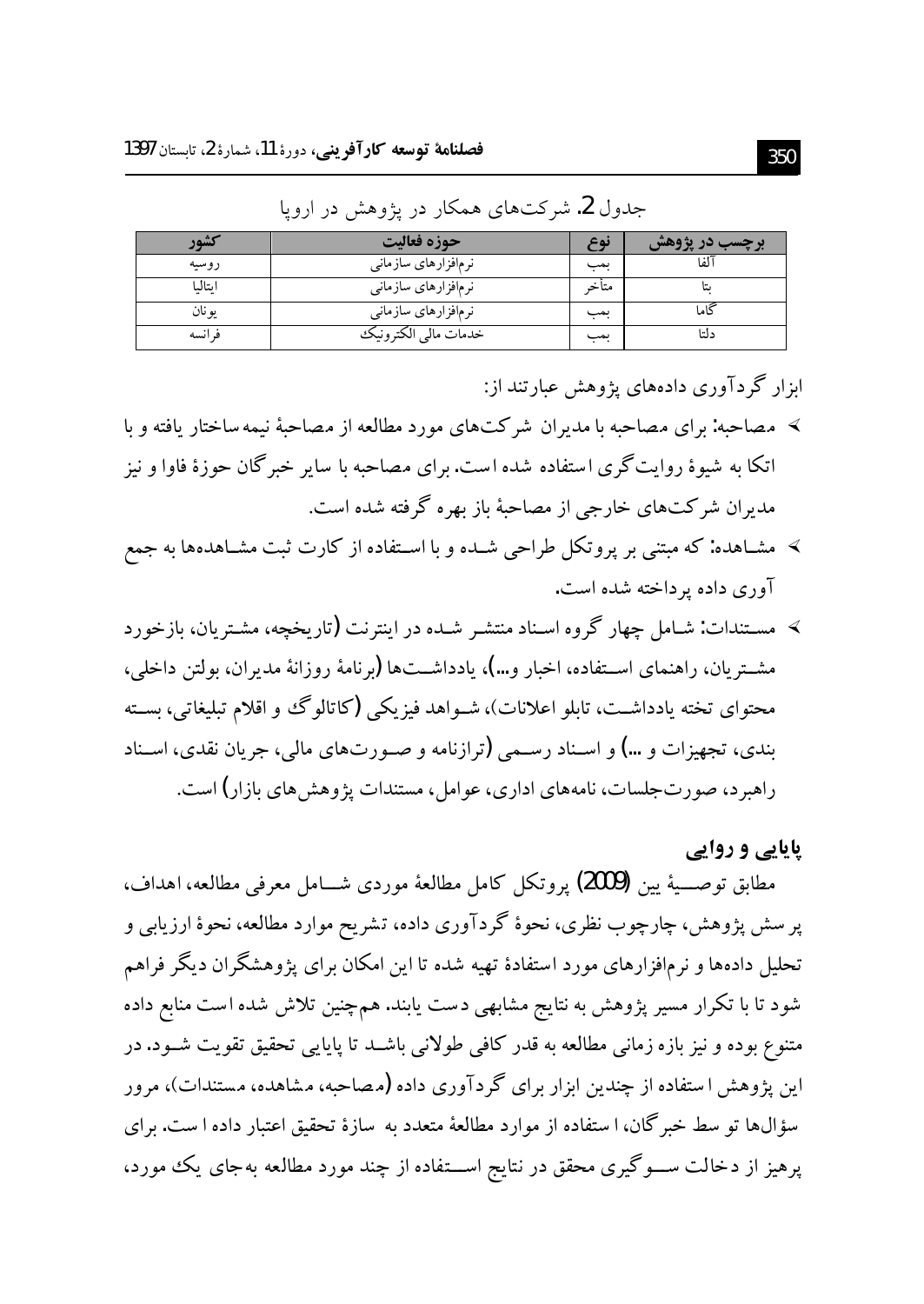تحلیل ابعاد بنگاههای مادرزاد بین المللی (بمب) حوزهٔ فناوری اطلاعات و ارتباطات (فاوا) در ایران

اســتفاده از نمونه گيري مثبت (موفق در بينالمللي شــدن) و منفي (ناموق در بين|لمللي شــدن)، ا ستفاده از نرمافزار، بازبینی یافتهها و کدگذاری تو سط گروه پژوهشگران، بازخورد مشارکت کنندگان در پژوهش در مرور یافتهها به کار گرفته شـــده اســـت. با توجه به محدودیت راهبرد مطالعه موردی در تعداد موارد مطالعه، برای افزایش اعتبار بیرونی از 6 مورد مطالعه در کنار مشــارکت 68 نفر از متخصــصــان بهره گرفته شــده اســت. هـمچنین موارد در پیشــینهٔ پژوهش مواردی برای تأیید یافتهها وجود دارد.

| 68  | مشارکت در مصاحبه | 68 | تعداد کل مشارکت کنندگان             |
|-----|------------------|----|-------------------------------------|
|     | مشارکت در سفر    | 16 | مشارکت در مشاهده                    |
| ملت |                  |    | تخصص                                |
| 17  | ايرانبي          | 51 | فناوری اطلاعات                      |
| 13  | يوناني           | b  | اينترنت اشياء                       |
| 8   | ايتاليايي        |    | مهندسی برق، کنترل و ابزار دقیق      |
| 14  | روس              |    | مدیریت (مالبی، نوآوری و سیاستگذاری) |
| 10  | ألماني           | o  | ساير                                |
| 3   | فرانسوى          |    | تحصلات                              |
| 2   | آمريكايي         | 14 | دكتراو ىالاتر                       |
|     | هلندى            | 23 | کارشناسی ارشد                       |
|     | سمت              | 31 | کارشناسی و پایین تر                 |
| 20  | مدير عامل        |    | نوع ارتبا <del>ط</del>              |
| 36  | مدير ارشد        | 68 | حضوري                               |
| 8   | كارشناس          | 10 | مجازی <del>7کتبی</del>              |
| 4   | ساير             |    | تلفنى                               |

جدول 3. مشارکتکنندگان در پژوهش

#### بافتهها

براي تحليل دادهها با استفاده از نرمافزار Atlas ti متون بهدست آمده از مصاحبهها، مشاهدهها و مطالعهٔ اسـناد خط به خط بررســي و بهازاي هر نقل قول كليدي، مفاهيم مرتبط با آن نقل قول شناسایی و با یک کد باز علامت گذاری شده است. سپس با استفاده از کلمات کلیدی مرتبط با هر مفهوم، مجدداً با استفاده از نرمافزار، متون وارسی شده و جملهها و نقل قولهای متضمن آن مفاهیم علامت گذاری شده و به آن کد اختصاص داده شده است.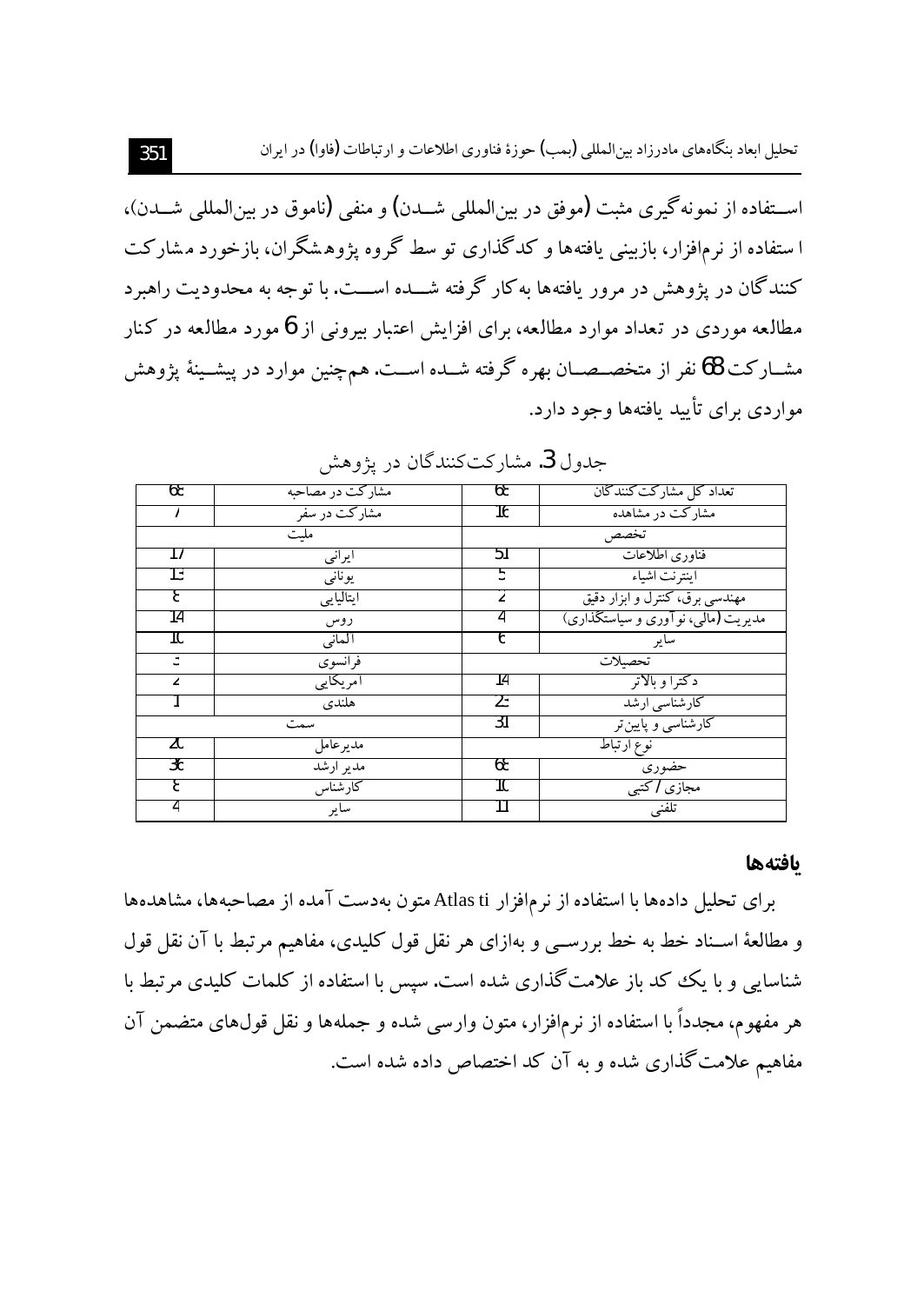یافتههای بهدست آمده از مطالعههای داخلی در این بخش یافتههای بهدســـت آمده از 6 شـــرکت مورد مطالعهٔ داخلی، تحلیل و پس از کدگذاری، مقولههای مندرج در جدول (4) از آن استخراج شد.

### جدول 4. جدول مقولهها و كدهاى مرتبط

| مقوله مرتبط      | كدهاي محوري                                                                                                  |
|------------------|--------------------------------------------------------------------------------------------------------------|
| راهبرد بنگاه     | راهبرد، تمركز، تهاجمي بودن، سرعت بينالمللي شدن                                                               |
| آميخته بازاريابي | برند، قیمت، واسطهها، شبکهٔ ارتباطی، خدمات، کیفیت                                                             |
| راهبرد بازاريابي | بازاریابی جاویژه، تعدد بازار، تولید به مقیاس، ارتباط با مشتری، گونه همکاری بینالمللی، شناسایی بازار          |
| دانش و نوآوری    | تجربهٔ صنعت، تحصیلات، تحقیق و توسعه، دانش، سطح فناوری، مشارکت میان رشتهای، نوآوری                            |
| ساختار و منابع   | توان مالی، دسترسی به فناوری، ساختار بنگاه، نظامهای اطلاعاتی                                                  |
| ويژگى صنعت       | اندازهٔ بازار، پویایی صنعت، شدت رقابت                                                                        |
| مزيت ميزبان      | تنوع و تسهیل تأمین مالی، سرمایه گذاری خارجی، فاصلهٔ بازآر، برند کشور میزبان، مشوقهای دولتی، نقاط اهرمی، هیأت |
|                  |                                                                                                              |
| نهاد كارآفرين    | ارزش ها، تجربهٔ بینالمللی، تعهد بینالمللی شدن، خطرپذیری، زبان خارجی، سن، کارآفرین، مدیران                    |

یافتههای بهدست آمده از مطالعههای برون مرزی

آنچه از تحلیل ســـایر یافتهها از جمله مصـــاحبه با خبرگان صـــنعت و مدیران و کارکنان شرکتهای خارجی بهدست آمد در جدول (5) آمده است.

با توجه به آنکه مطالعه بر روی هر ســـه گروه شـــرکتهای مادرزاد بینالمللی، متأخران و محدود به مرزهای ملی، انجام شــده اســت، افتراق میان بمب و بنگاه محدود به مرزهای ملی در جدول (6) به همراه مقولههای مستخرج نهایی آمده است.

| مقوله مرتبط     | کد محوری                                                |
|-----------------|---------------------------------------------------------|
| راهبرد و ساختار | راهبرد، تنوع همکاری، ساختار، سرعت بینالمللی شدن         |
| بازاريابى       | بازاریابی، برند، شناخت بازار، قیمت                      |
| حضور جهاني      | ارتباطات، حضور در فضای بینالمللی، سهولت دسترسی به بازار |
| دانش توليد      | استاندارد، دانش، فناوری، کیفیت                          |
| دولت            | برند ملی، فضای سیاسی، قوانین تجاری                      |
| کشو ر مبز ىان   | اکوسیستم اقتصادی، اندازهٔ بازار داخلی، نیاز به صادرات   |
| مدير ان         | اصول حرفهای، زبان                                       |

جدول 5. مقولهها و کدهای مرتبط مستخرج از مطالعههای برون مرزی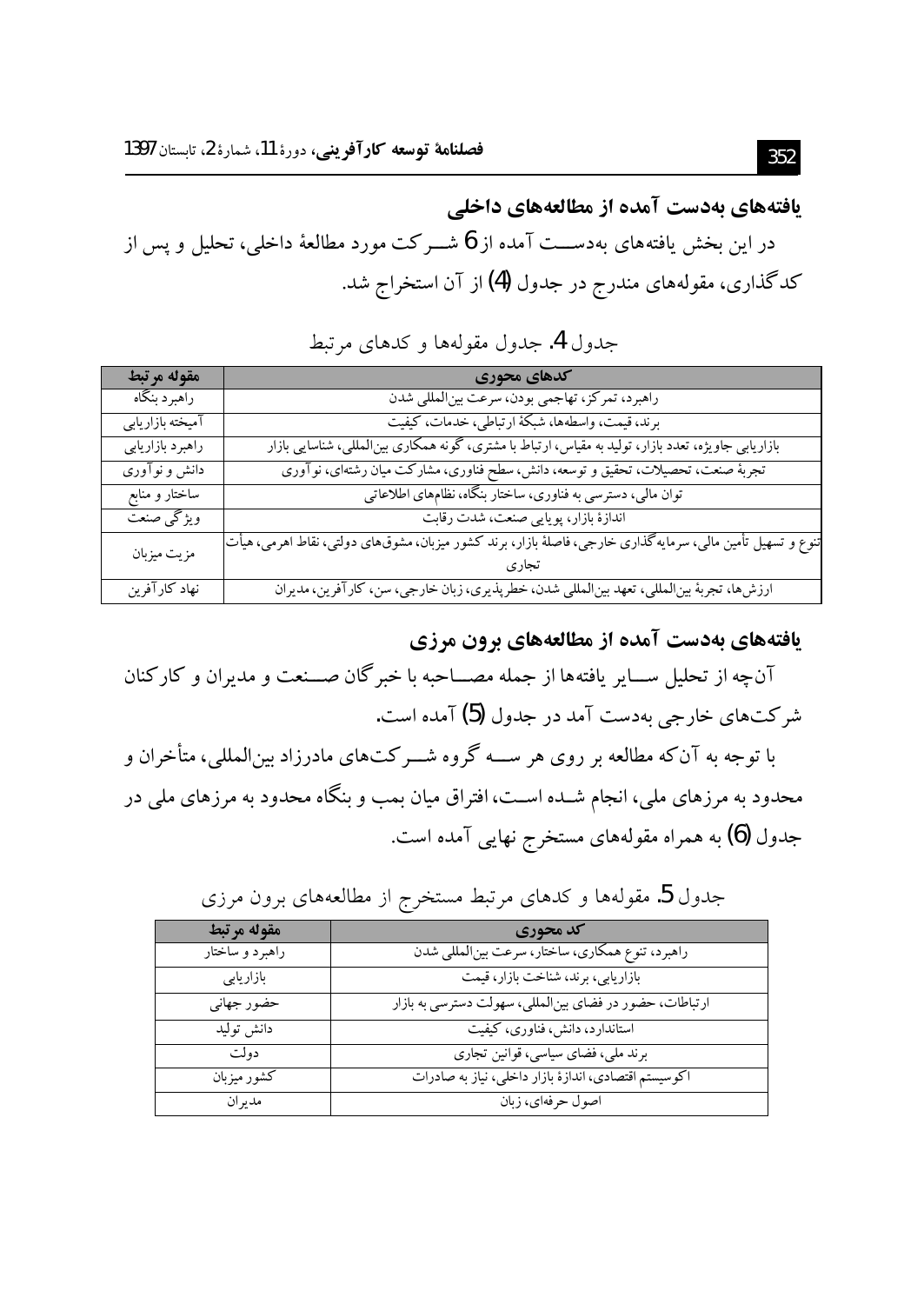| مقولة نهايي   | تفاوت                                                  |                                                      |               |  |  |
|---------------|--------------------------------------------------------|------------------------------------------------------|---------------|--|--|
|               | محدود به مرز ملی                                       | مادر زاد بین لمللی                                   | مرتبط         |  |  |
|               | عدم آشنایی با تشریفات اداری بینالمللی-ضعف در           | تسلط کامل به زبان انگلیسی و قواعد تشریفات اداری      | ارتباط        |  |  |
|               | مکاتبههای انگلیسی                                      | بينالمللي                                            |               |  |  |
|               | حضور با دید خرید یا انتقال فناوری یا محصول به          | دارای شبکهٔ ارتباطی خارجی- سفر هدفمند با دید         | حضور          |  |  |
| نهاد كارآفرين | داخل                                                   | صادراتى                                              | بين المللي    |  |  |
|               | ارزشمند بودن خودکفایی- نگاه به درون- رفع نیاز          | ارزشمند بودن توانمندي- اعتماد به نفس حضور            | ارزشها و      |  |  |
|               | داخل- متعهد به تلاش برای رفع عقب ماندگی -              | جهاني- نگاه به بيرون- صدور توانمندي به خارج-         | باورها        |  |  |
|               | نگرانی از تعامل با بیرون                               | متعهد به نمایش توانمندی داخلی                        |               |  |  |
|               | ارائه ارزش پیشنهادی مشابه با نمونهٔ خارجی-             | ارائهٔ ارزش پیشنهادی جهان شمول-چشمانداز              |               |  |  |
|               | چشم نداز توسعه در بازار ملی- تمرکز تام بر بازار        | بینالمللی- پرهیز از ورود به بازار داخلی- اتکا به     |               |  |  |
|               | داخلی - اتکا به تطبیق و تقلید- تلاش بر کسب سهم         | نوآوری- تلاش بر تعامل باز با استفاده از Open API     |               |  |  |
|               | عمدهٔ بازار و ایجاد انحصار است- هدف در اختیار          | و کسب جایگاه ویژه بهجای سهم بازار. هدف حضور          | راهبرد        |  |  |
|               | داشتن زنجیرهٔ ارزش بهصورت کامل بوده و به همین          | در یکی از حلقههای زنجیرهٔ ارزش بوده و اغلب در        |               |  |  |
|               | علت کالا یا خدمت اغلب از صفر تا صد در بنگاه            | تعامل با دیگر عرضه کنندگان تولید میشود.              |               |  |  |
|               | توليد مي شود.                                          |                                                      |               |  |  |
|               | تمرکز بر نیاز مشتری داخلی - برنامهریزی برای بازار      | تمرکز بر نیاز جهان شمول- برنامهریزی برای بینالمللی-  |               |  |  |
|               | ملي- محتواي صرفاً فارسي براي مشتري ايراني-             | محتواي تمام انگليسي براي مشتري جهاني- فروش           |               |  |  |
| ىنگاه         | فروش B2C مستقیم، پخش یا نمایندگ <sub>ی</sub> - فروش    | B2C با marketplace- فروش B2B در هیئت                 |               |  |  |
|               | B2B مزایده، شخصی یا واسطهای- مدیریت ارتباط             | تجاری، نمایشگاهها و رویدادها- مدیریت ارتباط          |               |  |  |
|               | با مشتری اغلب غیررسمی و منقطع است- برای                | مشتری و مصرف کننده بهصورت رسمی، پیوسته و             | بازاريابي     |  |  |
|               | پشتیبانی از مشتریان صنعتی بهدرستی با مستندات           | منطبق با روال های بین المللی است- پشتیبانی و مدیریت  |               |  |  |
|               | پشتیبانی نمی شود و پشتیبانی اغلب حضوری، نماینده        | ارتباط با مشتریان صنعتی مبتنی بر مستندات، از راهدور، |               |  |  |
|               | مقیم و یا راه دور است.                                 | برگزاری دورهٔ آموزشی، اعطای نمایندگی است-            |               |  |  |
|               |                                                        | فروش محصول آغاز ارتباط با مشتری محسوب میشود          |               |  |  |
|               | اولویت جذب مهارت و تخصص است                            | اولویت جذب باورهای مشترک است و بعد تخصص              | انسانى        |  |  |
|               | استانداردها اغلب جای خو د را به راه کارهای بومی        | استانداردهای بینالمللی هرچند پرهزینه و زمان بر باشد  |               |  |  |
|               | میدهد- قیمت و عملکرد جایگزین کیفیت است.                | بهدرستی رعایت میشود- کیفیت شرط ورود به بازار         | توليد         |  |  |
|               |                                                        |                                                      |               |  |  |
|               | التهاب بینالمللی دسترسی آنها به مواد اولیه در بازار    | از شرکتهای پوششی در بازار صنعتی استفاده میشود        |               |  |  |
|               | صنعتی و کالا در بازار خَرد را تحت تأثیر قرار           | و از Market place در بازار خرد استفاده میشود تا      | فضاى          |  |  |
|               | میدهد- افزایش نرخ ارز، فروش و در نتیجه درآمد           | از تنش ها اجتناب كند- افزايش نرخ ارز با افزايش       | سياسى         |  |  |
| دولت          | آنها را کاهش میهد.                                     | درآمد و حاشیه سود آنها همراه است.                    |               |  |  |
|               | از اغلب حمایتهای دولتی استفاده کرده و به میزان         | از دریافت حمایتهای دولتی پرهیز می کنند تا از تأثیر   | حمايت         |  |  |
|               | آن وابستهاند.                                          | نظارت دولتی بر فرآیند صادرات دوری کنند               | دولتي         |  |  |
|               | بازار داخلی و اندازهٔ آن را تنها بازار مدنظر قرار داده | با پرهیز از وسوسهٔ بازار داخلی سهم خیلی کم از کیک    | اندازهٔ بازار |  |  |
| اكوسيستم      | و نیاز به سهم زیاد از کیک کوچک دارند.                  | خیلی بزرگ را انتخاب می کنند.                         | داخلى         |  |  |
|               | صادرات را تحت تأثير اكوسيستم داخلي از اولويت           | با استقلال از بازار داخلی و متکی بر ارزش های سازمانی | نياز به       |  |  |
|               | خارج مي كنند.                                          | صادرات را تنها هدف میدانند.                          | صادرات        |  |  |

## جدول 6. مقايسهٔ بمبها با بنگاه محدود به مرز ملي

چارچوب نهایی پژوهش

از میان مقولهها و عوامل مســـتخرج در پژوهش، آن دســـته از مقولههایی که موجب تمایز بمبها از دیگر بنگاههای مورد مطالعه میشوند استخراج و درنمودار (1) نشان داده شده است.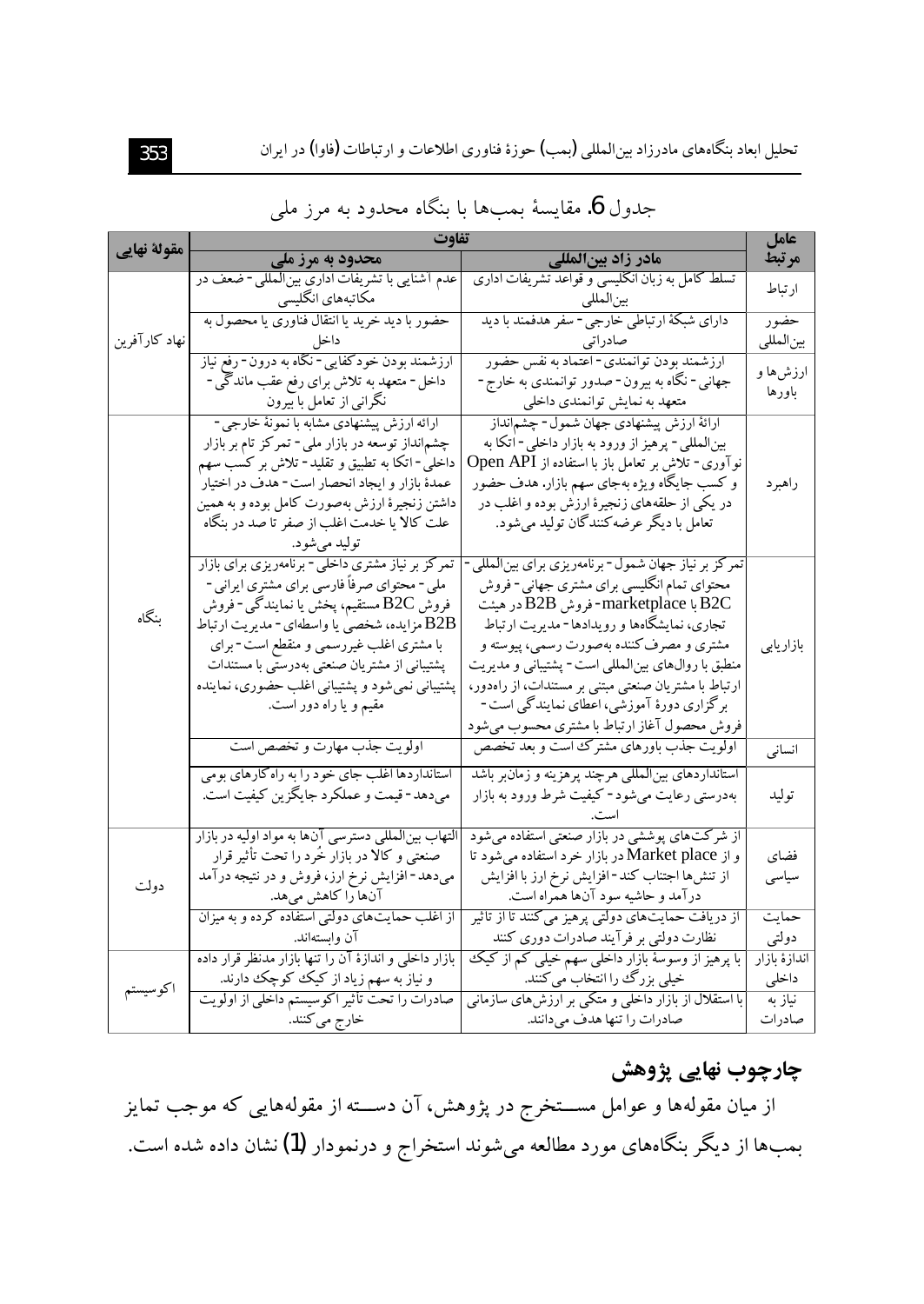

نمه دار 1. ابعاد متمايز كنندهٔ بمب حوزهٔ فاوا

نهاد کارآفرین: متأثر از آنچه وبلن و سایر اقتصاددانان نهادگرا در تعریف نهاد ارائه دادهاند و با استفاده از ظرفیت زبان فارسی، مقولهای با عنوان «نهاد کارآفرین» در این یژوهش ارائه شده است که سه ویژگی عمدهٔ کارآفرینان را همزمان مدنظر دارد: ارزش ها (شامل باورها، ارزش ها و آرمانهای شخصی)، آموختهها (شامل تحصیلات، دانش، مهارت و تجربهها) و ذات (شامل ویژگی های طبیعی و مادرزادی). «نهاد کارآفرین» بهعنوان نخستین و مطابق با یافتههای پژوهش کلیدېترین ویژگې در بین|لمللې سازې بنگاه، به «مجموعه باورها، عادتها، ارزش های درونې، شیوهٔ تفکر و کنش»مؤ سسان و مدیران سازمان ا شاره دارد. این طبقه از ویژگی ها که فردی و دروني اســـت، تحت تأثير قابليتهاي فردي، توانمندي ذهني، ارزشهاي اعتقادي، اجتماعي و اقتصــادی فرد میباشــد. توانمندی برقراری ارتباط با بازار خارج از کشــور که برگرفته از میزان تسـلط به زبان خارجی و تجربهٔ حضـور در خارج از مرزهاسـت، همچنین اشـراف به تشـریفات اداری و اصول حرفهای، عضویت و حضور در مجامعی که غیر ایرانیان در آن حضور دارند نیز مشمول ویژگی های نهاد کارآفرین است.

ىنگاه: مشتمل بر چهار گروه از ويژگي هاي داخلي و قابل كنترل در بنگاه است: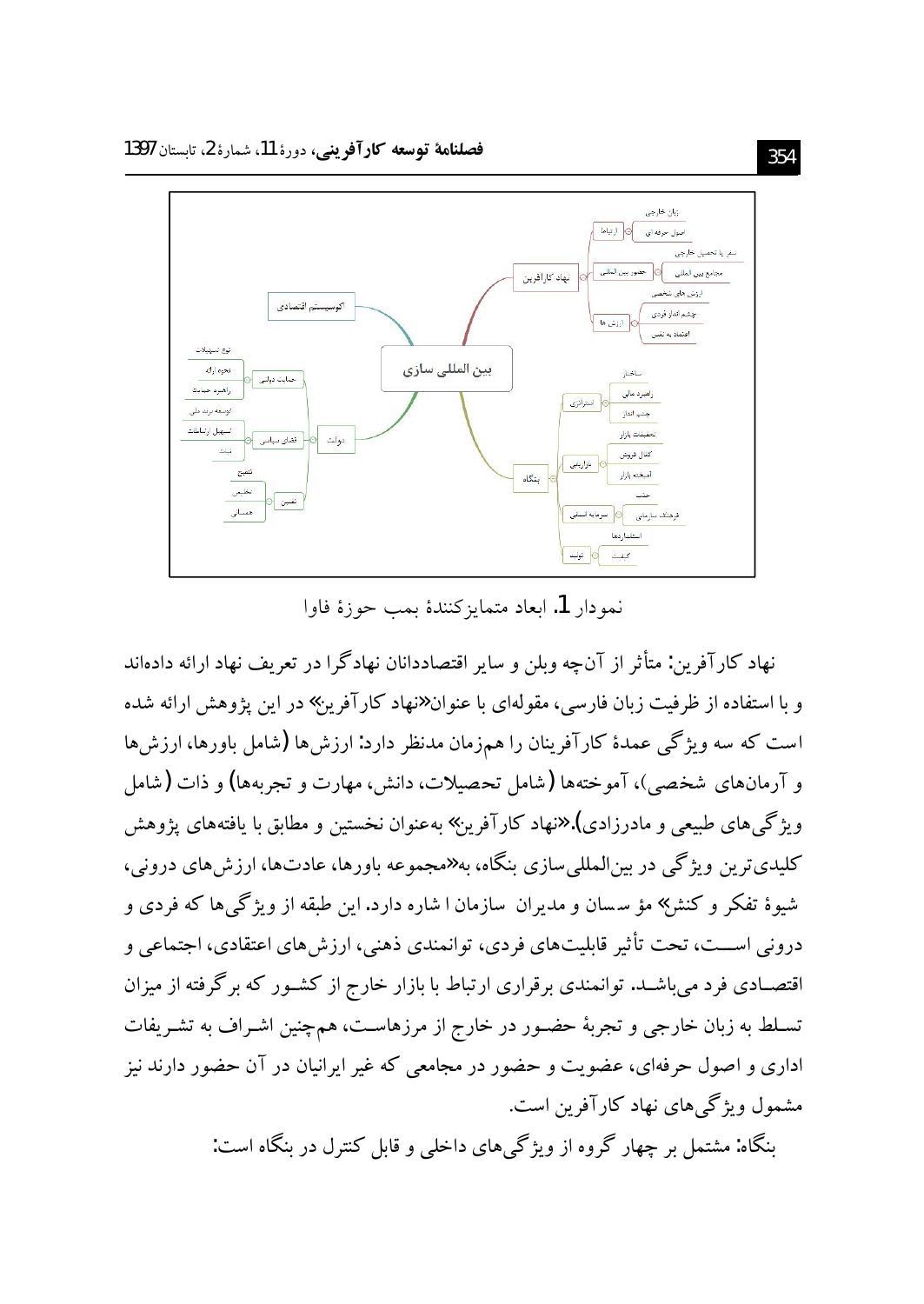تحلیل ابعاد بنگاههای مادرزاد بین المللی (بمب) حوزهٔ فناوری اطلاعات و ارتباطات (فاوا) در ایران

1- راهبرد و ساختار: چشم|نداز مهمترین رکن آن ا ست. راهبرد مالی بنگاه بهویژه برنامهبر عبور از «درهٔ مرگ» در بدو تأســیس تأثیر غیرقابل چشـــمپوشـــی بر توفیق بمب دارد. ســاختار منعطف ســـازماني و ســـاختار فيزيكي نوآورانه و آزاد از ديگر ويژگي هاي بمب۱هاســـت. 2-بازاریابی: انجام عملیات صـحیح پژوهشهای بازار و شـناخت آن رکن اصـلی بازاریابی اسـت. انتخاب صــحیح کانال فروش و توزیع بســیار حیاتی می باشــد بهگونهای که انتخاب market placeها بهعنوان کانال فروش و ارتباط با مشتری، سهم چشمگیری در توفیق بمب مورد مطالعه دا شته ا ست. آمیختهٔ بازار منا سب بهویژه در بحث قیمت گذاری از مو ضوعهای مشمول مقولهٔ بازاريابي ميباشد. 3- سرمايهٔ انساني: انتخاب همکاران براساس همخواني فرهنگي و ارز شي و يس از آن شــرايط فني از تأكيدات مديران موفق بمب۱ماســت. هم چنين فرهنگ كار گروهي، اولویت ارزش های ســازمانی به فردی و یکـُدسـتی در باورهای همکاران ســازمان در بمـــــها به وضـوح مشـاهده مي شـود. 4-توليد: وسـواس در كيفيت محصـولات و عدم تكافو به عملكرد خروجي از مهمترين نقاط افتراق بمب ها و ديگر بنگاههاســت.از ســـوي ديگر باور به رعايت استانداردها در میانمدت به عامل کلیدی در ایجاد برتری محصولات و خدمات بمبها به سایر شر کتهای نویای فاوا بدل می شود.

دولت: مقولههایی که در طبقهٔ دولت دســتهبندی شـــدهاند، بهطور مســـتقیم بهوســـیلهٔ نهاد حاكميت تعيين مي شود: 1- حمايتهاي دولتي: شيوهٔ ارائه عمده حمايتها از بنگاههاي نويا به ویژه آنچه امروز با عنوان حمایت از شرکتهای دانش بنیان توسط یارکءهای علم و فناوری و دسـتگاههای دولتی به بنگاهها عرضـه می شـود به گونهای مخرب بوده و نه تنها تسـهیلی در خلق بمبها نداشته بلکه لطمههای جبران نایذیری بر شرکتهای متقاضی حمایت وارد آورده است. یکی از نقاط کلیدی تمایز بمبها از دیگر بنگاهها، تمایل نداشتن برای استفاده از این حمایتها میباشد. 2- فضای سیاسی: تنظیم روابط سیاسی بینالمللی به تسهیل خلق بمبها کمک شایان توجهي كرده اسـت. 3- تقنين: قوانين تجاري و كار و تأمين اجتماعي از بزرگءترين مشـكلات بر سر راه بمبها هستند. این امر موجب شده تا حیات غیررسمی این بنگاهها در قیاس با اجرای قوانین و فعالیتهای قانونی، منافع بیشتری برای آنها به همراه دا شته با شد. همچنین عدم تنقیح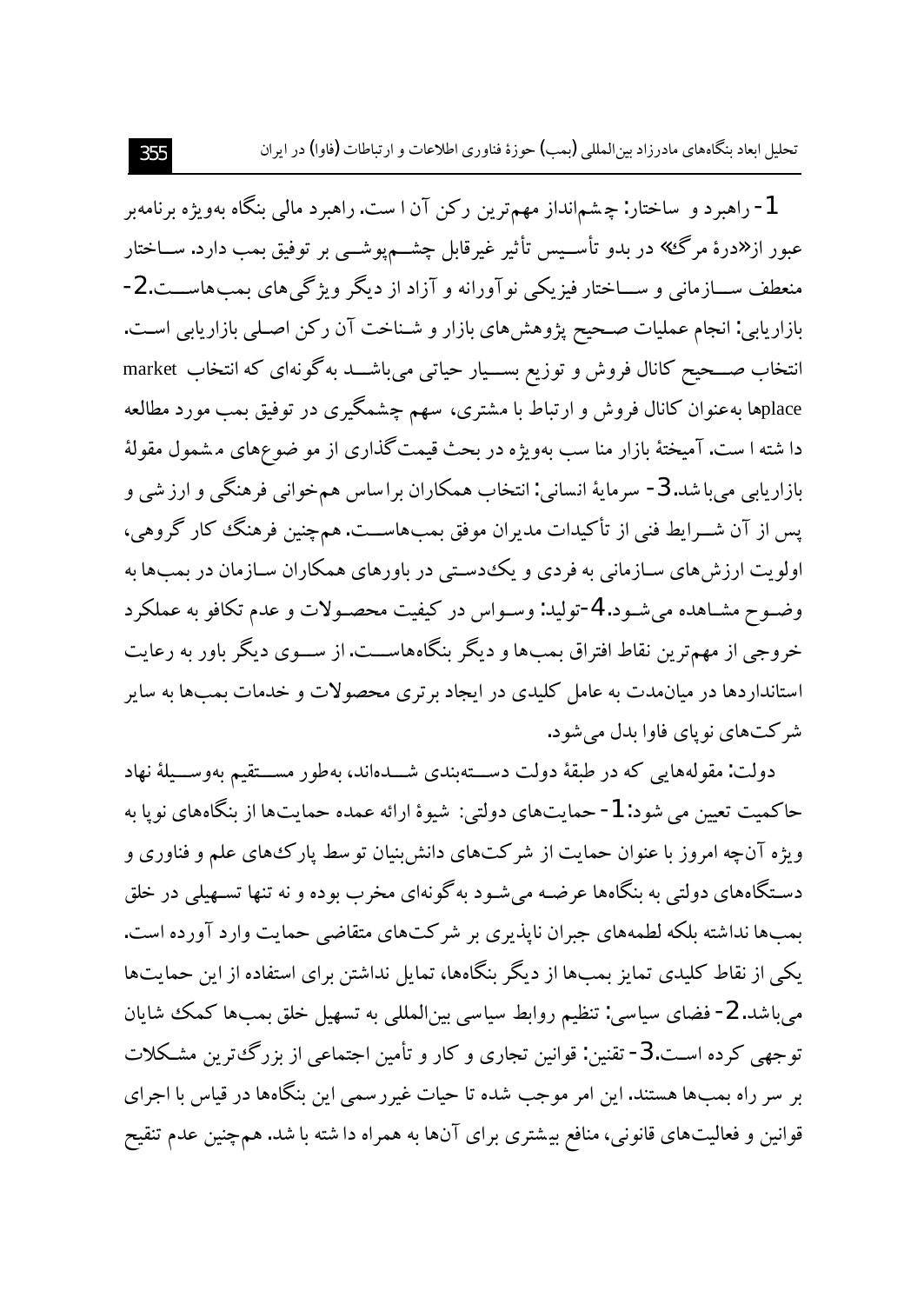صحیح و تعداد بی شمار قوانین و مقررات متعارض، موجب عدم شفافیت و تفسیرپذیری قانون شــده که از دلایل عمدهٔ رویگردانی بمبها برای اســتفاده از ظرفیتهای قانونی و حمایتهای دولتي است.

اکو سیستم اقتصادی: مشتمل بر شبکهٔ تأمین کنندگان، توزیع کنندگان، مصرف کنندگان، سازمانهای دولتی، رقبا، بازار یول و سرمایه می باشد. ایجاد هر گونه تغییر در این شبکه از اختیار هر یک از اعضـــای آن به تنهایی خارج بوده و غیرقابل کنترل¤رین عامل خارجی محســـوب می شود. هرچند عوامل بی شماری از اکو سیستم بر بمبها تأثیرگذار ست اما در این میان رفتار تجاری فعالان اقتصادی در حوزهٔ بینالمللی که در ایران بهطور عمده مبتنی بر واردات و کسب سهم از بازار داخلی می با شد از یک سو، و اندازهٔ بهنسبت بزرگ بازار داخلی از سوی دیگر ، مخرب ترین شرایط را برای خلق بمب ها سبب شدهاند.

## **بحث و نتیجه گیری**

هدف اصلي پژوهش يافتن پاسخي براي اين پر سش بود كه «ابعاد خلق بمبها چيست؟» و براي اين منظور ضمن بررسي 6 شركت داخلي موفق و ناموفق بهعنوان موارد مطالعه، از مطالعهٔ 4 شیر کت خارجی و مصـاحبه با 68 مدیر و صـاحـب نظر این حوزه اسـتفاده کرده اسـت. در این مطالعه 4 گروه مقولهٔ اصلی برای خلق بمبها شناسایی شد: «نهاد کارآفرین»، «بنگاه»، «دولت» و «اکوسـیســتم اقتصــادی». مهمترین ویژگی در خلق بمب، «نهاد کارآفرین» بوده و هرجند در پژوهش های پیشین همچون جیانگ (2017)، چوکه (2017)، بروک (2011)، اسپنس (2008)، كانن(2014)، كويوالاينن (2007)، ديميتراتوس (2017) و فيليچيو (2017) به قسمتهايي از آن اشاره شده است اما تا کنون با یک عنوان واحد به آن اشاره نشده است. علاوه بر این در اغلب یژوهش ها ویژگی های درونی و بیرونی چنان مورد تأکید بودهاند که اهمیت نهاد کارآفرین به درســتي تبيين نشــده اســت. از يافتههاي چالش برانگيز پژوهش آن اســت كه هم نوا با معدود يژوهش هايي مانند چو كه (2017) و گر شفسكي (2017)، مقولههايي چون نظامهاي اطلاعاتي، فاصـلهٔ بازار و برند را بهعنوان ویژگی متمایزکنندهٔ بمبها از سـایر بنگاهها رد می کند. همچنین برخلاف آن چه در بســـیاری از یژوهش ها و نیز گزارش های نـهادهای دولتی آمده و در باور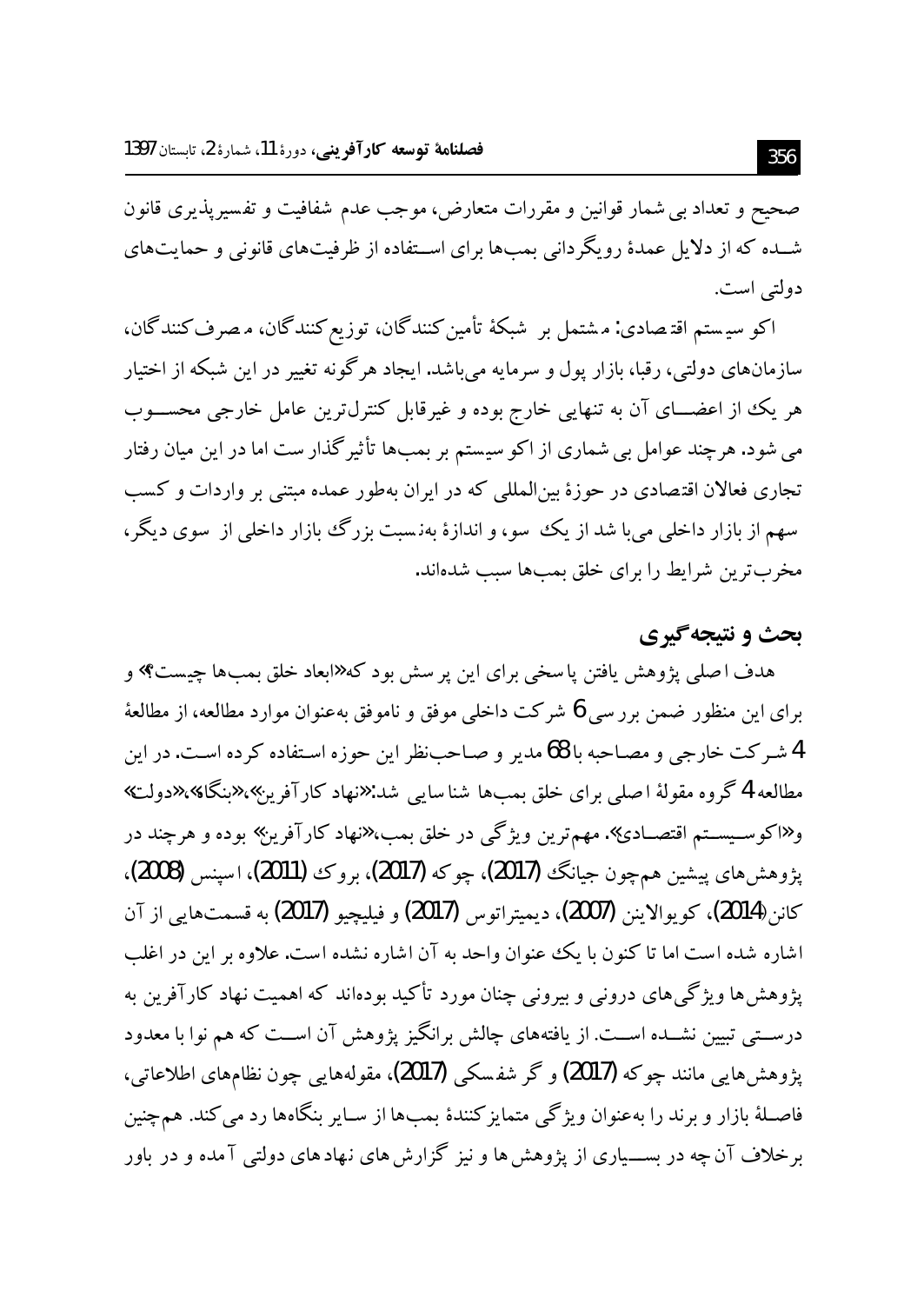عمومي به آن پرداخته شده است، حمايتهاي دولتي گسترده به شکل فعلي نه تنها توفيقي در بینالمللی ســـازی بنگاههای حوزهٔ فاوا ایجاد نکردهاند که به بدل خود تبدیل شـــده و از موانع جدي خلق بمبها بهشــمار مي روند. تأثير مخرب نحوهٔ ارائهٔ حمايتهاي دولتي به حدي اسـت که اجتناب از این حمایتها سیاست ثابت بمبها بوده و در ست در نقطهٔ مقابل امید به استفاده از این حمایتها راهبرد مستمر ً شرکتهای محدود به مرزهای ملی می با شد. این نکتهای است که آموروس و همکاران (2017) نیز به آن اشاره کردهاند و حمایت دولتی را در کشورهای در حال توسعه مخرب دانستهاند.

### يشنهادها

به کارآفرینان حوزهٔ فاوا تو صیه می شود: 1. پیش از اتخاذ راهبر دهای سطح بنگاه، نسبت به توســعهٔ فردی و بهبود «نهاد کارآفرین» اقدام کنند؛ 2. تا حد امکان از ورود به بازار داخلی و به طور کلمی نگاه به درون پرهیز کنند؛ 3. چشمانداز و راهبرد مالمی را برای بلندمدت در نظر گرفته و به آن پایبند باشـند؛ 4. در حوزهٔ جذب سـرمایهٔ انسـانی به ارزشهای فردی و سـازمانی توجه کنند. برای محققان در پژوهش های آتی پیشنهاد می شود: 1. برای بهبود تعمیم پذیری آنچه در یژوهش ارائه شد، یژوهش هایی با روش های کمّی و نمونهگیری بزرگ انجام شود؛ 2. هر یک از عوامل چهارگانه بهصـورت مسـتقل بررسـی شـده و تأثیر آن ارزیابی شـود؛ 3. حوزهٔ صـنعت مورد پژوهش به سایر صنایع گسترش یابد.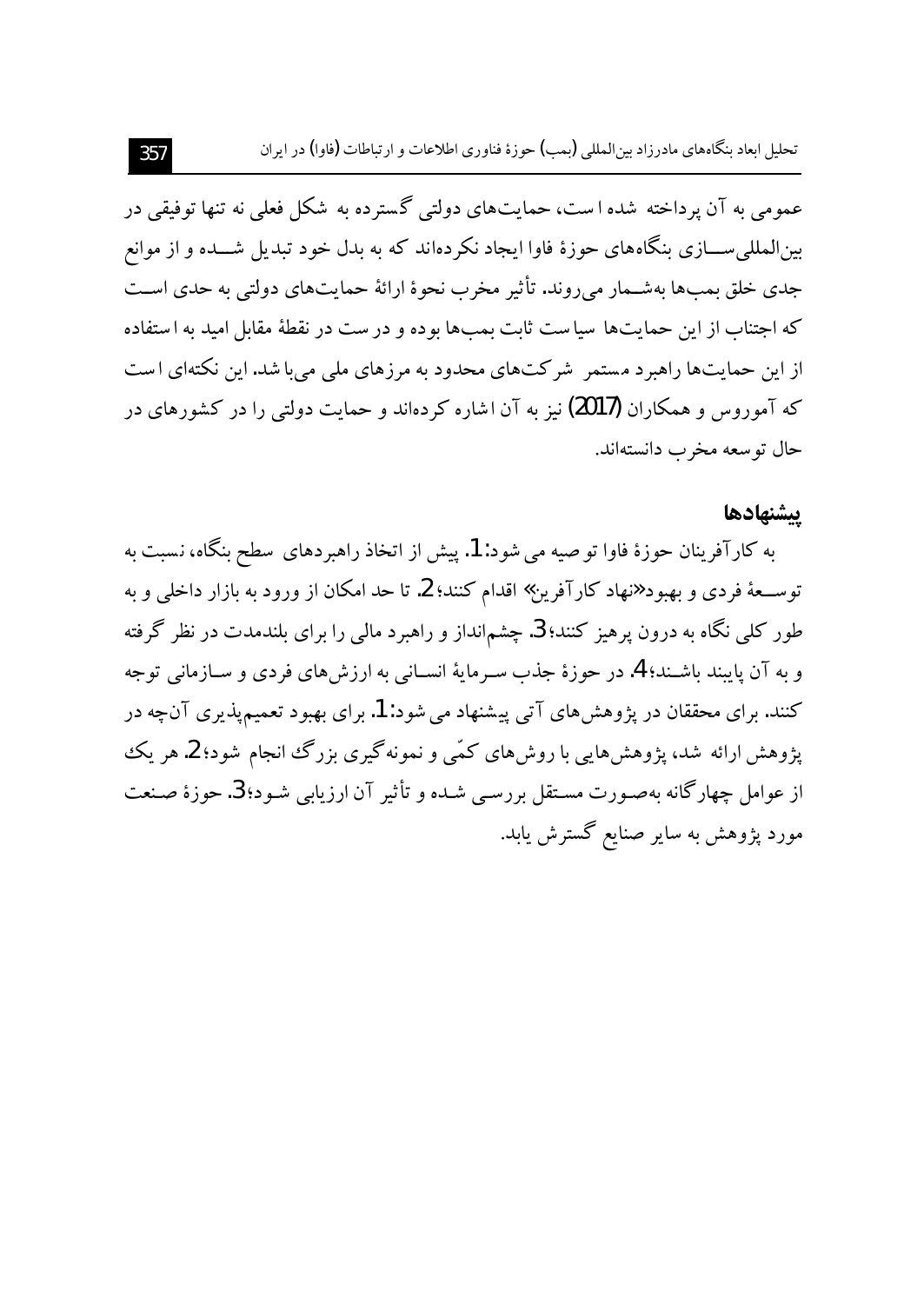#### مناىع

- آقامو سي طهراني، مريم، سرداري، احمد و عبدالحسين كرمپور **(1395)**. شناسائ<sub>ي</sub> عوامل مؤثر بر صادرات کالاهای فناورمحور با روبکرد کار آفرینر و بازار محوری، تو سع*ه کار آفرینر،*  $.158 - 139$ : (1) 9
- سخدری، کمال، زارعه ،، بھروز و پھزاد صادقی **(1396).** تحلیل مدل رفتاری کرسب و کارهای نو یا با اســتفاده از مدل توســعهٔ مشــتری (مطالعهٔ موردی: کســب وکارهای نوپای مســتقر در شتاب دهنده های شهر تهران)، توسعه کار آفرینبر، 10(3): 395-415.
- شاه آبادی، ابوالفضل و هانیه ثمری (1395). تأثیر نوآوری بر صادرات صنایع مبتنی بر فناوری برتر كشورهاي منتخب در حال توسيعه و توسيعه يافته، *تحقيقات اقتصـادي*، 51 (3): 611-.633
- مرادي، محمدعلي، ســـخدري، كـمال و شـــيما صـــنيعي (1396). تأثير عوامل نـهادي بر نرخ كارآفريني بين المللي در كشورهاي درحال توسعه، *توسعه كارآفريني،* 10 (2): 339-358 .
- Amorós, J. E., Etchebarne, M. S., Zapata, I. T., & Felzensztein, C. (2016). International entrepreneurial firms in Chile: An exploratory profile. Journal of Business Research,  $69(6)$ , 2052-2060.
- Brock, J. K.-U., Johnson, J. E., & Zhou, J.Y. (2011). Does distance matter for internationally-oriented small firms? Industrial Marketing Management, 40(3), 384-394.
- Cannone, G., & Ughetto, E. (2014). Born globals: A cross-country survey on high-tech start-ups. International Business Review, 23(1), 272-283.
- Cerrato, D., Crosato, L., & Depperu, D. (2016). Archetypes of SME internationalization: A configurational approach. International Business Review, 25(1), 286-295.
- Chetty, S., & Campbell-Hunt, C. (2004). A Strategic Approach to Internationalization: A Traditional Versus a "Born-Global" Approach. Journal of International Marketing,  $12(1), 57-81.$
- Choquette, E., Rask, M., Sala, D., & Schröder, P. (2017). Born Globals-Is there fire behind the smoke? International Business Review, 26(3), 448-460.
- Ciravegna, L., Majano, S. B., & Zhan, G. (2014). The inception of internationalization of small and medium enterprises: The role of activeness and networks. Journal of Business Research, 67(6), 1081-1089.
- Dikova, D., Jaklič, A., Burger, A., & Kunčič, A. (2016). What is beneficial for first-time SME-exporters from a transition economy: A diversified or a focused export-strategy? Journal of World Business, 51(2), 185-199.
- Dimitratos, P., Buck, T., Fletcher, M., & Li, N. (2016). The motivation of international entrepreneurship: The case of Chinese transnational entrepreneurs. International Business Review, 25(5), 1103-1113.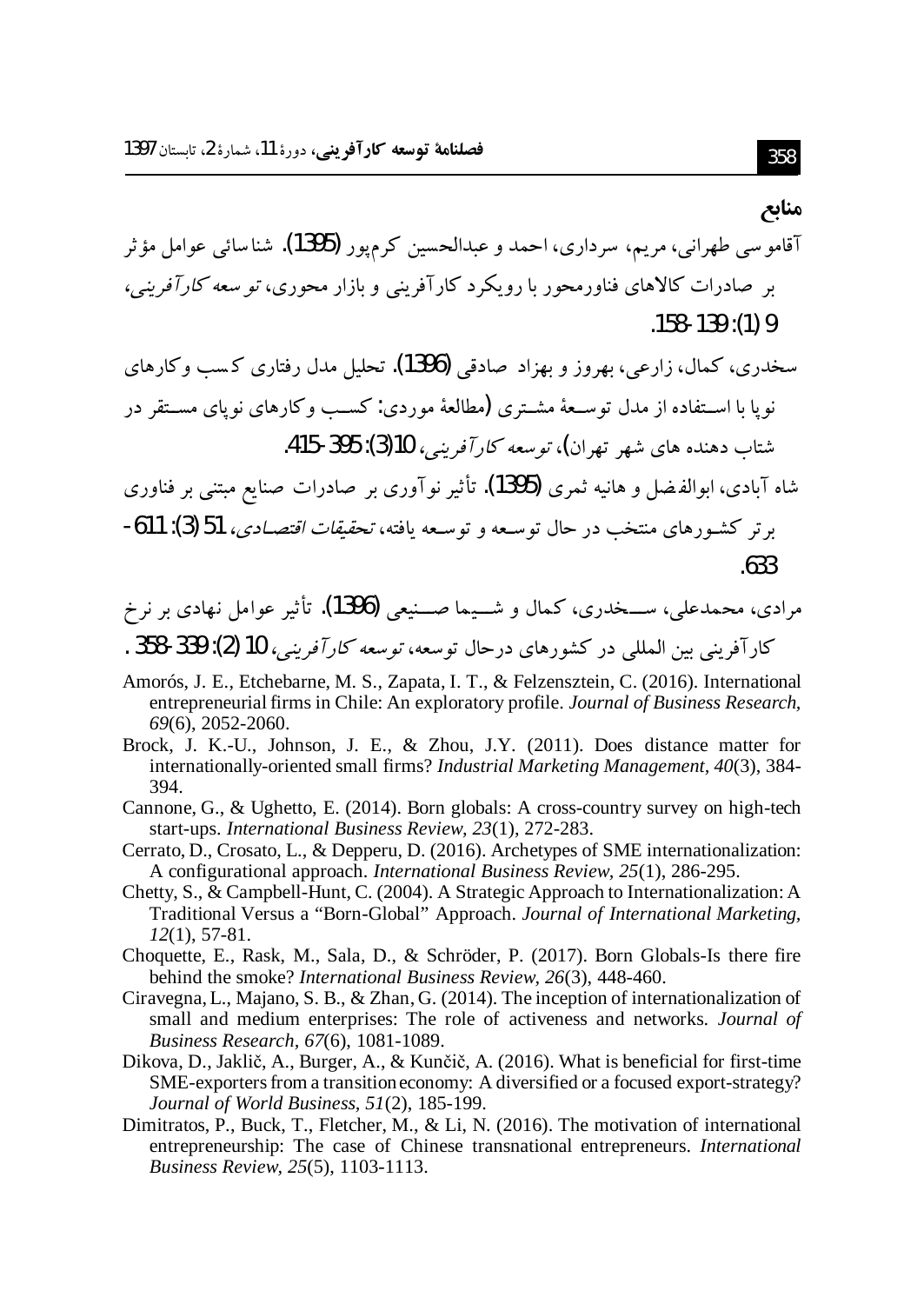- Dimitratos, P., Johnson, J. E., Plakoyiannaki, E., & Young, S. (2016). SME internationalization: How does the opportunity-based international entrepreneurial culture matter? *International Business Review, 25*(6), 1211-1222.
- Eng, T.-Y., & Ozdemir, S. (2014). International R&D partnerships and intrafirm R&D– marketing–production integration of manufacturing firms in emerging economies. *Industrial Marketing Management, 43*(1), 32-44.
- Felício, J. A., Duarte, M., & Rodrigues, R. (2016). Global mindset and SME internationalization: A fuzzy-set QCA approach. *Journal of Business Research, 69*(4), 1372-1378.
- Gerschewski, S., Rose, E. L., & Lindsay, V. J. (2015). Understanding the drivers of international performance for born global firms: An integrated perspective. *Journal of World Business, 50*(3), 558-575.
- Haverila, M. J. (2013). Marketing variables when launching high-technology products into international markets: An empirical study on Finnish technology firms. *The Journal of High Technology Management Research, 24*(1), 1-9.
- Jiang, G., Kotabe, M., Hamilton, R. D., & Smith, S. W. (2016). Early internationalization and the role of immigration in new venture survival. *International Business Review, 25*(6), 1285-1296.
- Johanson, J., & Vahlne, J.-E. (1977). The Internationalization Process of the Firm—A Model of Knowledge Development and Increasing Foreign Market Commitments. *Journal of International Business Studies, 8*(1), 23-32.
- Johanson, J., & Vahlne, J.-E. (2009). The Uppsala internationalization process model revisited: From liability of foreignness to liability of outsidership. *Journal of International Business Studies, 40*(9), 1411-1431.
- Jones, M. V., Coviello, N., & Tang, Y. K. (2011). International Entrepreneurship research (1989–2009): A domain ontology and thematic analysis. *Journal of Business Venturing, 26*(6), 632-659.
- Keupp, M. M., & Gassmann, O. (2009). The Past and the Future of International Entrepreneurship: A Review and Suggestions for Developing the Field. *Journal of Management, 35*(3), 600-633.
- Kiss, A. N., Danis, W. M., & Cavusgil, S. T. (2012). International entrepreneurship research in emerging economies: A critical review and research agenda. *Journal of Business Venturing, 27(2),*266-290.
- Knight, G. A., & Cavusgil, S.T. (1996). *The born global firm: a challenge to traditional internationalization theory*. Greenwich, Conn.
- Kuivalainen, O., Sundqvist, S., & Servais, P. (2007). Firms' degree of born-globalness, international entrepreneurial orientation and export performance. *Journal of World Business, 42*(3), 253-267.
- Lu, J. W., & Beamish, P.W. (2001). The internationalization and performance of SMEs. *Strategic Management Journal, 22*(6-7), 565-586.
- Madsen, T. K., & Servais, P. (1997). The internationalization of Born Globals: An evolutionary process? *International Business Review, 6*(6), 561-583.
- Navarro-García, A. (2016). Drivers of export entrepreneurship. *International Business Review, 25*(1), 244-254.
- Ojala, A. (2009). Internationalization of knowledge-intensive SMEs: The role of network relationships in the entry to a psychically distant market. *International Business Review, 18*(1), 50-59.